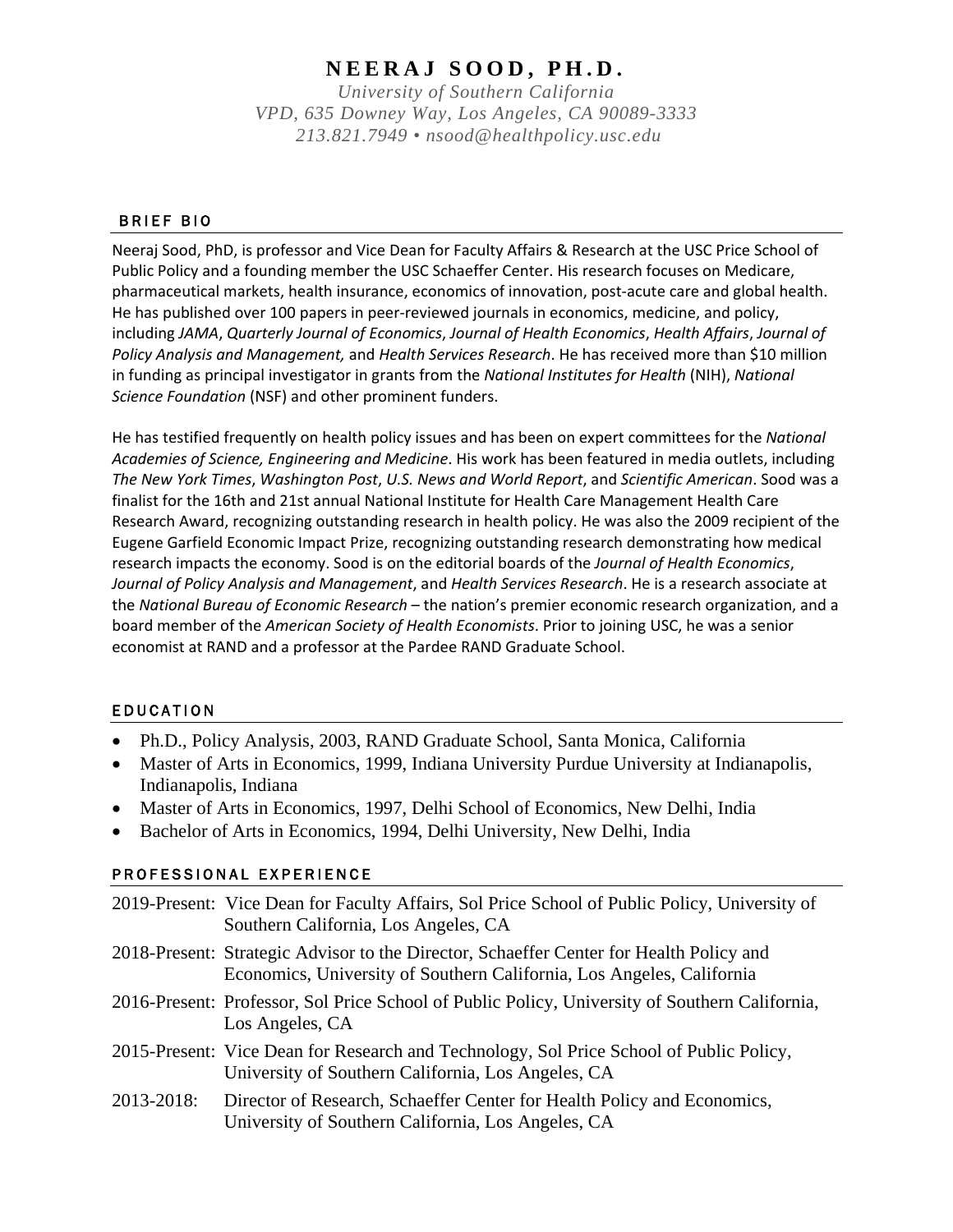|            | 2011-Present: Research Associate, National Bureau of Economic Research (NBER), Cambridge,<br>MA                                                           |
|------------|-----------------------------------------------------------------------------------------------------------------------------------------------------------|
|            | 2009-Present: Director of International Programs, Schaeffer Center for Health Policy and<br>Economics, University of Southern California, Los Angeles, CA |
| 2009-2016: | Associate Professor, Pharmaceutical Economics and Policy, School of Pharmacy,<br>University of Southern California, Los Angeles, CA                       |
| 2009-2013: | Adjunct Senior Economist, RAND Corporation, Santa Monica, CA                                                                                              |
| 2004-2010: | Faculty Research Fellow, National Bureau of Economic Research (NBER),<br>Cambridge, MA                                                                    |
| 2006-2009: | Full Economist, RAND Corporation, Santa Monica, CA                                                                                                        |
| 2003-2006: | Associate Economist, RAND Corporation, Santa Monica, CA                                                                                                   |
| 1999-2003: | Doctoral Fellow, RAND Graduate School, Santa Monica, CA                                                                                                   |
| 1999-1999: | Consultant, Medfocus, Des Plaines, IL. Worked as consultant for the Health<br>Outcomes Evaluation Group, Eli Lilly, Indianapolis, IN                      |
| 1998-1999: | Research Assistant, Indiana Univ. Purdue Univ. Indianapolis (IUPUI),<br>Indianapolis, IN                                                                  |
| 1994-1995: | Staff Accountant, Arthur Andersen, New Delhi, India                                                                                                       |

# PUBLICATIONS IN PEER REVIEWED JOURNALS

*\* indicates Student/Mentee, Underline indicates senior author*

- 1. **Sood, N**., Simon, P., Ebner, P., Eichner, D., Reynolds, J., Bendavid, E., & Bhattacharya, J. (2020). ["Seroprevalence of SARS-CoV-2–Specific Antibodies Among Adults in Los](https://jamanetwork.com/journals/jama/article-abstract/2766367)  [Angeles County, California.](https://jamanetwork.com/journals/jama/article-abstract/2766367)" *JAMA*.
- 2. **Sood, N**., & Wagner, Z. (2020). ["India's Historic Effort to Expand Health Insurance to](https://jamanetwork.com/channels/health-forum/fullarticle/2763530)  [Individuals Living Below the Poverty Line.](https://jamanetwork.com/channels/health-forum/fullarticle/2763530)" *JAMA Health Forum*, 1(3), e200229-e200229.
- 3. Joshi, S\*, Nuckols, T., & **Sood, N.** (2019) (2019). ["More Considerations on Both Model](https://jamanetwork.com/journals/jamainternalmedicine/article-abstract/2753714)  [Assumptions and Results Interpretations—Evaluating Readmission—Reply.](https://jamanetwork.com/journals/jamainternalmedicine/article-abstract/2753714)" *JAMA Internal Medicine*, 179(11), 1599-1600.
- 4. Joshi, S\*, Nuckols, Teryl, Escarce, J., Huckfeldt, P., Popescu, I., & **Sood, N.** (2019). ["Regression to the mean in the Medicare Hospital Readmissions Reduction](https://jamanetwork.com/journals/jamainternalmedicine/article-abstract/2737043)  [Program.](https://jamanetwork.com/journals/jamainternalmedicine/article-abstract/2737043)" *JAMA Internal Medicine*, 179(9),1167–1173
- 5. Gu, J\*, **Sood, N**., Dunn, A., & Romley, J. (2019). ["Productivity growth of skilled nursing](https://journals.plos.org/plosone/article?id=10.1371/journal.pone.0215876)  [facilities in the treatment of post-acute-care-intensive conditions.](https://journals.plos.org/plosone/article?id=10.1371/journal.pone.0215876)" *PloS ONE*, 14(4), e0215876.
- 6. Huckfeldt, P., & **Sood, N.** (2019). ["Untangling Differences in Quality of](https://annals.org/aim/fullarticle/2736922) Care in Medicare [Advantage Versus Traditional Medicare Programs.](https://annals.org/aim/fullarticle/2736922)" *Annals of Internal Medicine*, 171(2), 133-134.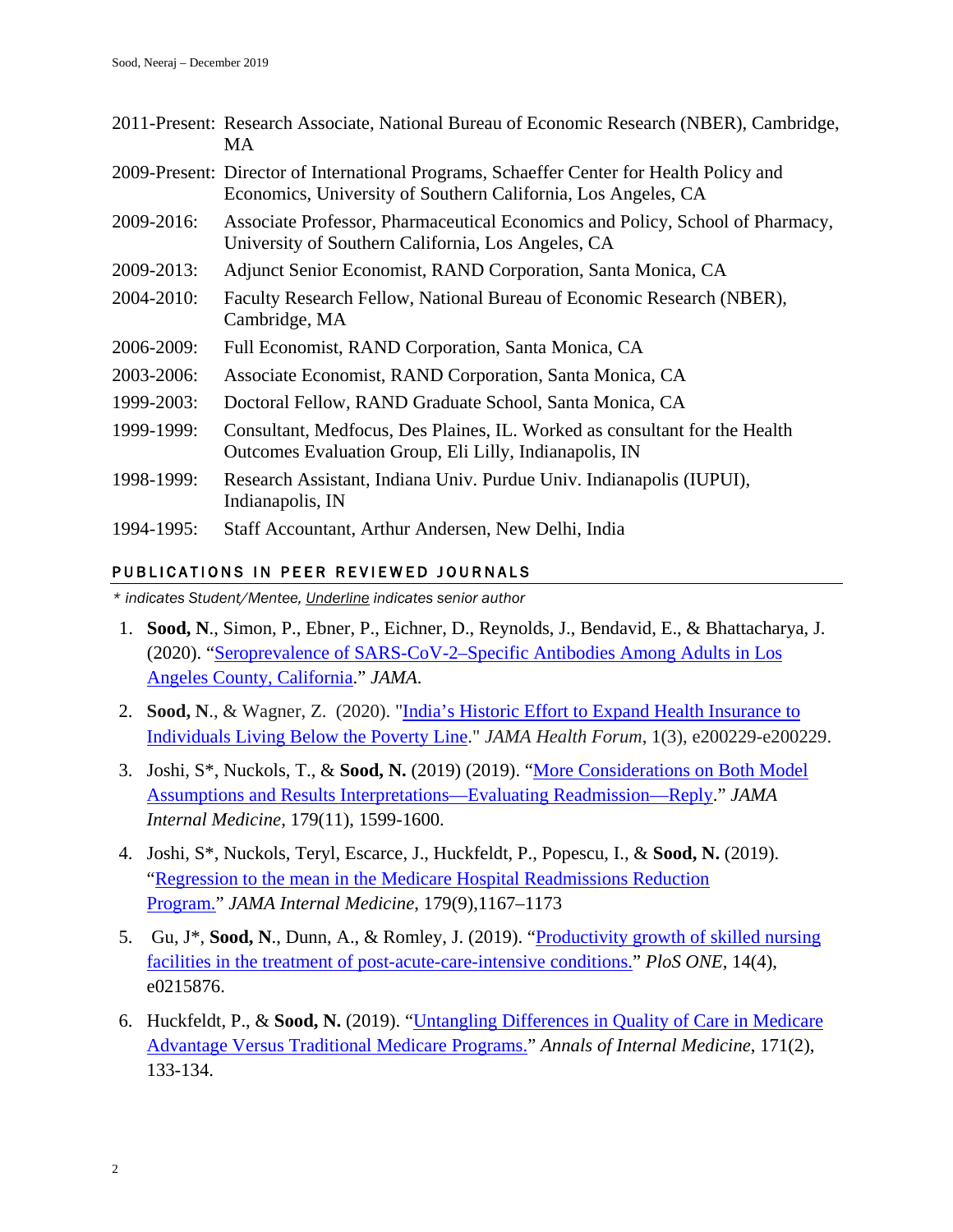- 7. Popescu, I., **Sood, N.**, Joshi, S\*, Huckfeldt, P., Escarce, J., & Nuckols, T. K. (2019). ["Trends in the Use of Skilled Nursing Facility and Home Health Care Under the Hospital](https://www.ingentaconnect.com/content/wk/mcar/2019/00000057/00000010/art00004)  [Readmissions Reduction Program.](https://www.ingentaconnect.com/content/wk/mcar/2019/00000057/00000010/art00004)" *Medical Care*, 57(10), 757-765.
- 8. Ryan, M. S., & **Sood, N.** (2019). ["Analysis of State-Level Drug Pricing Transparency Laws](https://jamanetwork.com/journals/jamanetworkopen/article-abstract/2751892)  [in the United States.](https://jamanetwork.com/journals/jamanetworkopen/article-abstract/2751892)" *JAMA Network Open*, 2(9), e1912104-e1912104.
- 9. Huckfeldt, P., Escarce, J., **Sood, N**., Yang, Z., Popescu, I., & Nuckols, T. (2019). ["Thirty-](https://jamanetwork.com/journals/jamanetworkopen/article-abstract/2728002)[Day Postdischarge Mortality Among Black and White Patients 65 Years and Older in the](https://jamanetwork.com/journals/jamanetworkopen/article-abstract/2728002)  [Medicare Hospital Readmissions Reduction Program.](https://jamanetwork.com/journals/jamanetworkopen/article-abstract/2728002)" *JAMA Network Open*, 2(3), e190634-e190634.
- 10. Whaley, C. M., Vu, L., **Sood, N**., Chernew, M. E., Metcalfe, L., & Mehrotra, A. (2019). ["Paying Patients To Switch: Impact Of A Rewards Program On Choice Of Providers,](https://www.healthaffairs.org/doi/full/10.1377/hlthaff.2018.05068)  [Prices, And Utilization.](https://www.healthaffairs.org/doi/full/10.1377/hlthaff.2018.05068)" *Health Affairs*, 38(3), 440-447.
- 11. Weissblum, L., Huckfeldt, P., Escarce, J., Karaca-Mandic, P., & **Sood, N**. (2019). ["Skilled](https://www.sciencedirect.com/science/article/pii/S0003999318313698)  [Nursing Facility Participation in Medicare's Bundled Payments for Care Improvement](https://www.sciencedirect.com/science/article/pii/S0003999318313698)  [Initiative: A Retrospective Study.](https://www.sciencedirect.com/science/article/pii/S0003999318313698)" *Archives of Physical Medicine and Rehabilitation*, 100(2), 307-314.
- 12. **Sood, N.**, Shier, V. L., Nakata, H., Iorio, R., & Lieberman, J. R. (2019). ["The Impact of](https://www.sciencedirect.com/science/article/pii/S0883540318311628)  [Comprehensive Care for Joint Replacement Bundled Payment Program on Care](https://www.sciencedirect.com/science/article/pii/S0883540318311628)  [Delivery.](https://www.sciencedirect.com/science/article/pii/S0883540318311628)" *The Journal of Arthroplasty*, 34(4), 609-612.
- 13. Huckfeldt, P. J., Weissblum, L., Escarce, J. J., Karaca‐Mandic, P., & **Sood, N.** (2018). ["Do](https://onlinelibrary.wiley.com/doi/full/10.1111/1475-6773.13027)  [Skilled Nursing Facilities Selected to Participate in Preferred Provider Networks Have](https://onlinelibrary.wiley.com/doi/full/10.1111/1475-6773.13027)  [Higher Quality and Lower Costs?"](https://onlinelibrary.wiley.com/doi/full/10.1111/1475-6773.13027) *Health Services Research*, 53(6), 4886-4905.
- 14. Huckfeldt, P., Escarce, J., Wilcock, A., **Sood, N**., Rabideau, B., Popescu, I., & Nuckols, T. (2018). ["National Heart Failure Mortality Trends under Medicare Readmissions Reduction](https://www.ncbi.nlm.nih.gov/pmc/articles/PMC6668997/)  [Program at Penalized and Non-Penalized Hospitals.](https://www.ncbi.nlm.nih.gov/pmc/articles/PMC6668997/)" *Journal of the American College of Cardiology*, 72(20), 2539-2540.
- 15. Zhang, X\*, Haviland, A., Mehrotra, A., Huckfeldt, P., Wagner, Z\*, & **Sood, N.** (2017). "[Does Enrollment in High‐Deductible Health Plans Encourage Price Shopping?](https://onlinelibrary.wiley.com/doi/full/10.1111/1475-6773.12784)" *Health Services Research*, 53, 2718-2734.
- 16. **Sood, N**., Ung, D., Shankar, A., & Strom, B. L. (2018). "A Novel Strategy for Increasing Access to Treatment for Hepatitis C Virus Infection for Medicaid Beneficiaries." *Annals of Internal Medicine*, 169(2), 118-119. doi: 10.7326/M18-0186.
- 17. Zhang, X\*, Trish, E., & **Sood, N.** (2018). ["Financial burden of healthcare utilization in](https://pdfs.semanticscholar.org/1fc9/10b1d8f5e237296b4384938d32bf56332951.pdf)  [consumer-directed health plans.](https://pdfs.semanticscholar.org/1fc9/10b1d8f5e237296b4384938d32bf56332951.pdf)" *American Journal of Managed Care*, 24, e115-e121.
- 18. **Sood, N**., & Wagner, Z. (2018). ["Social health insurance for the poor: lessons from a health](https://gh.bmj.com/content/3/1/e000582.abstract)  [insurance programme in Karnataka, India.](https://gh.bmj.com/content/3/1/e000582.abstract)" *BMJ global health*, 3(1), e000582.
- 19. Carrera, M., Goldman, D. P., Joyce, G., & **Sood, N .** (2018). ["Do physicians respond to the](https://www.aeaweb.org/articles?id=10.1257/pol.20150523)  [costs and cost-sensitivity of their patients?"](https://www.aeaweb.org/articles?id=10.1257/pol.20150523) *American Economic Journal: Economic Policy*, 10(1), 113-52.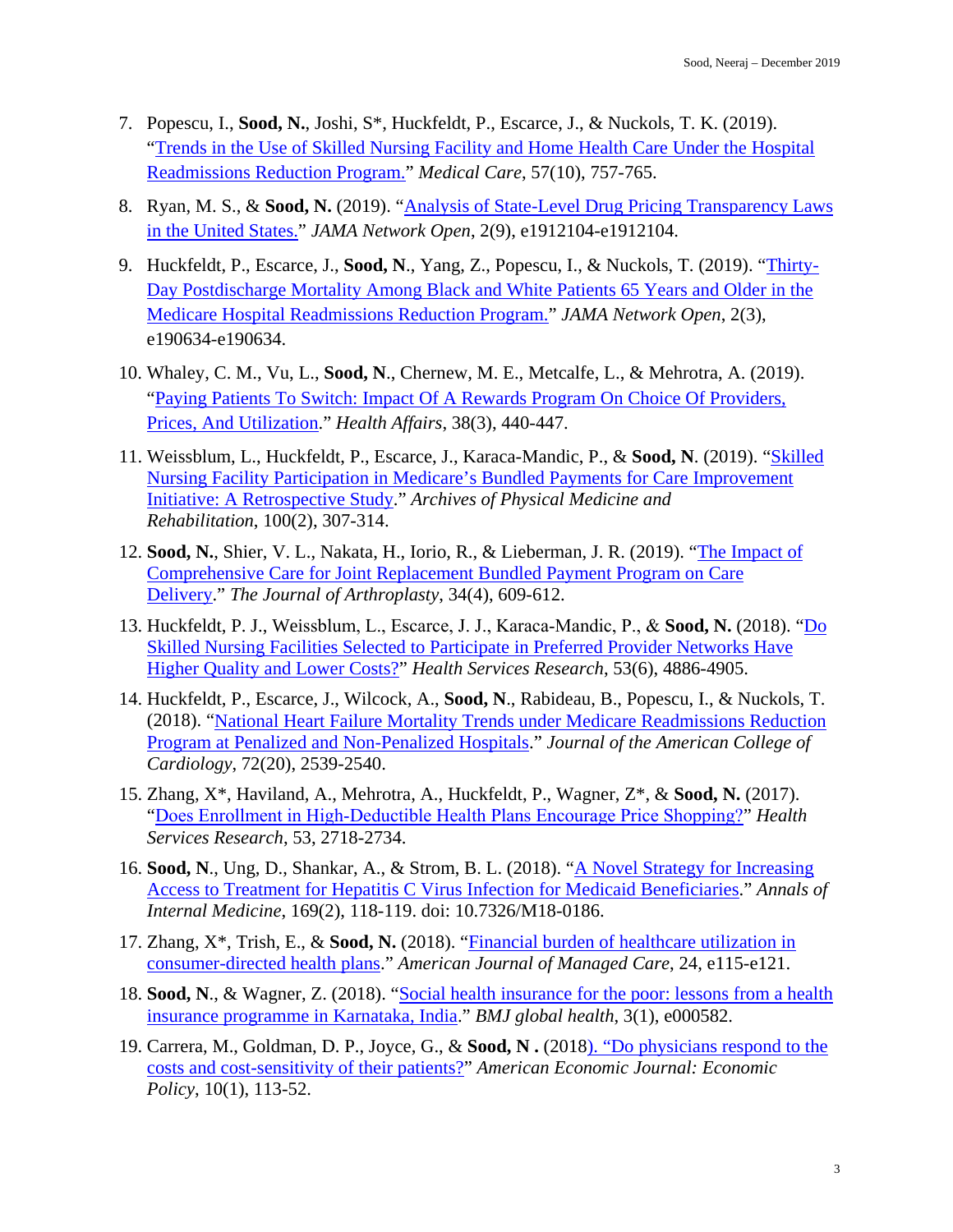- 20. Chatterjee, C., Joshi, R., **Sood, N**., & Boregowda, P. (2018). ["Government health insurance](https://www.sciencedirect.com/science/article/pii/S0277953617306858)  [and spatial peer effects: New evidence from India.](https://www.sciencedirect.com/science/article/pii/S0277953617306858)" *Social Science & Medicine*, 196, 131- 141.
- 21. Reid, R. O., Rabideau, B\*, & **Sood, N.** (2017). ["Impact of consumer-directed health plans](https://www.ncbi.nlm.nih.gov/pmc/articles/PMC6132267/)  [on low-value healthcare.](https://www.ncbi.nlm.nih.gov/pmc/articles/PMC6132267/)" *The American Journal of Managed Care*, 23(12), 741.
- 22. Chu, L\*, **Sood, N**., Tu, M., Miller, K., Ray, L., & Sayles, J. N. (2017). ["Reduction of](https://europepmc.org/article/med/29261247)  [emergency department use in people with disabilities.](https://europepmc.org/article/med/29261247)" *The American Journal of Managed Care*, 23(12), e409-e415.
- 23. Eisenberg, M. D., Haviland, A. M., Mehrotra, A., Huckfeldt, P. J., & **Sood, N**. (2017). ["The](https://www.sciencedirect.com/science/article/pii/S0167629616300753)  [long term effects of "Consumer-Directed" health plans on preventive care use.](https://www.sciencedirect.com/science/article/pii/S0167629616300753)" *Journal of Health Economics*, 55, 61-75.
- 24. Mehrotra, A., Dean, K. M., Sinaiko, A. D., & **Sood, N.** (2017). ["Americans support price](https://www.healthaffairs.org/doi/full/10.1377/hlthaff.2016.1471)  [shopping for health care, but few actually seek out price information.](https://www.healthaffairs.org/doi/full/10.1377/hlthaff.2016.1471)" *Health Affairs*, 36(8), 1392-1400.
- 25. Arora, S., **Sood, N**., Terp, S., & Joyce, G. (2017). ["Currently Reading The Price May Not](https://www.ajmc.com/journals/issue/2017/2017-vol23-n7/the-price-may-not-be-right-the-value-of-comparison-shopping-for-prescription-drugs?p=2)  [Be Right: The Value of Comparison Shopping for Prescription Drugs.](https://www.ajmc.com/journals/issue/2017/2017-vol23-n7/the-price-may-not-be-right-the-value-of-comparison-shopping-for-prescription-drugs?p=2)" *The American Journal of Managed Care*. 23(7), 410-415.
- 26. Barnes, K\*, Mukherji, A., Mullen, P., & **Sood, N.** (2017). ["Financial risk protection from](https://www.sciencedirect.com/science/article/pii/S0167629616301886)  [social health insurance.](https://www.sciencedirect.com/science/article/pii/S0167629616301886)" *Journal of Health Economics*, 55, 14-29.
- 27. **Sood, N.,** Alpert, A., Barnes, K., Huckfeldt, P., & Escarce, J. J. (2017). ["Effects of payment](https://www.sciencedirect.com/science/article/pii/S0167629616305318)  [reform in more versus less competitive markets.](https://www.sciencedirect.com/science/article/pii/S0167629616305318)" *Journal of Health Economics*, 51, 66-83.
- 28. Huckfeldt, P. J., Escarce, J. J., Rabideau, B., Karaca-Mandic, P., & **Sood, N**. (2017). ["Less](https://www.healthaffairs.org/doi/full/10.1377/hlthaff.2016.1027)  [Intense Postacute Care, Better Outcomes for Enrollees in Medicare Advantage Than Those](https://www.healthaffairs.org/doi/full/10.1377/hlthaff.2016.1027)  [In Fee-For-Service.](https://www.healthaffairs.org/doi/full/10.1377/hlthaff.2016.1027)" *Health Affairs*, 36(1), 91-100.
- 29. Mehrotra, A., Huckfeldt, P. J., Haviland, A. M., Gascue, L., & **Sood, N.** (2016). ["Patients](https://www.healthaffairs.org/doi/full/10.1377/hlthaff.2016.0408)  [Who Choose Primary Care Physicians Based on Low Office Visit Price Can Realize](https://www.healthaffairs.org/doi/full/10.1377/hlthaff.2016.0408)  [Broader Savings.](https://www.healthaffairs.org/doi/full/10.1377/hlthaff.2016.0408)" *Health Affairs*, 35(12), 2319-2326.
- 30. Drabo, E. F\*, Hay, J. W., Vardavas, R., Wagner, Z. R\*, & **Sood, N.** (2016). ["A Cost-](https://academic.oup.com/cid/article/63/11/1495/2526220)[Effectiveness Analysis of Pre-Exposure Prophylaxis For The Prevention of HIV Among Los](https://academic.oup.com/cid/article/63/11/1495/2526220)  [Angeles County Men Who Have Sex With Men.](https://academic.oup.com/cid/article/63/11/1495/2526220)" *Clinical Infectious Diseases*, 63(11), 1495-1504.
- 31. Romley, J., Goutam, P\*, & **Sood, N.** (2016). ["National Survey Indicates That Individual](https://journals.plos.org/plosone/article?id=10.1371/journal.pone.0166858)  [Vaccination Decisions Respond Positively to Community Vaccination Rates.](https://journals.plos.org/plosone/article?id=10.1371/journal.pone.0166858)" *PloS ONE*, 11(11), e0166858.
- 32. Reid, R. O., Rabideau, B., & **Sood, N.** (2016). ["Low-Value Health Care Services in a](https://jamanetwork.com/journals/jamainternalmedicine/article-abstract/2546154)  [Commercially Insured Population.](https://jamanetwork.com/journals/jamainternalmedicine/article-abstract/2546154)" *JAMA Internal Medicine*, 176(10), 1567-1571.
- 33. Madhavan, S., Aisner, D., Sheahan, L., **Sood, N.**, Reddy, S., Picora. A., Wilhelm, E., Volk, J., Cusano, D., Lucia, K., Pohlmann, P., Marshall, J. (2016) "Barriers to Implementation of Precision Medicine for Cancer Treatment in the U.S. Healthcare System." *Journal of Precision Medicine*, 30-35.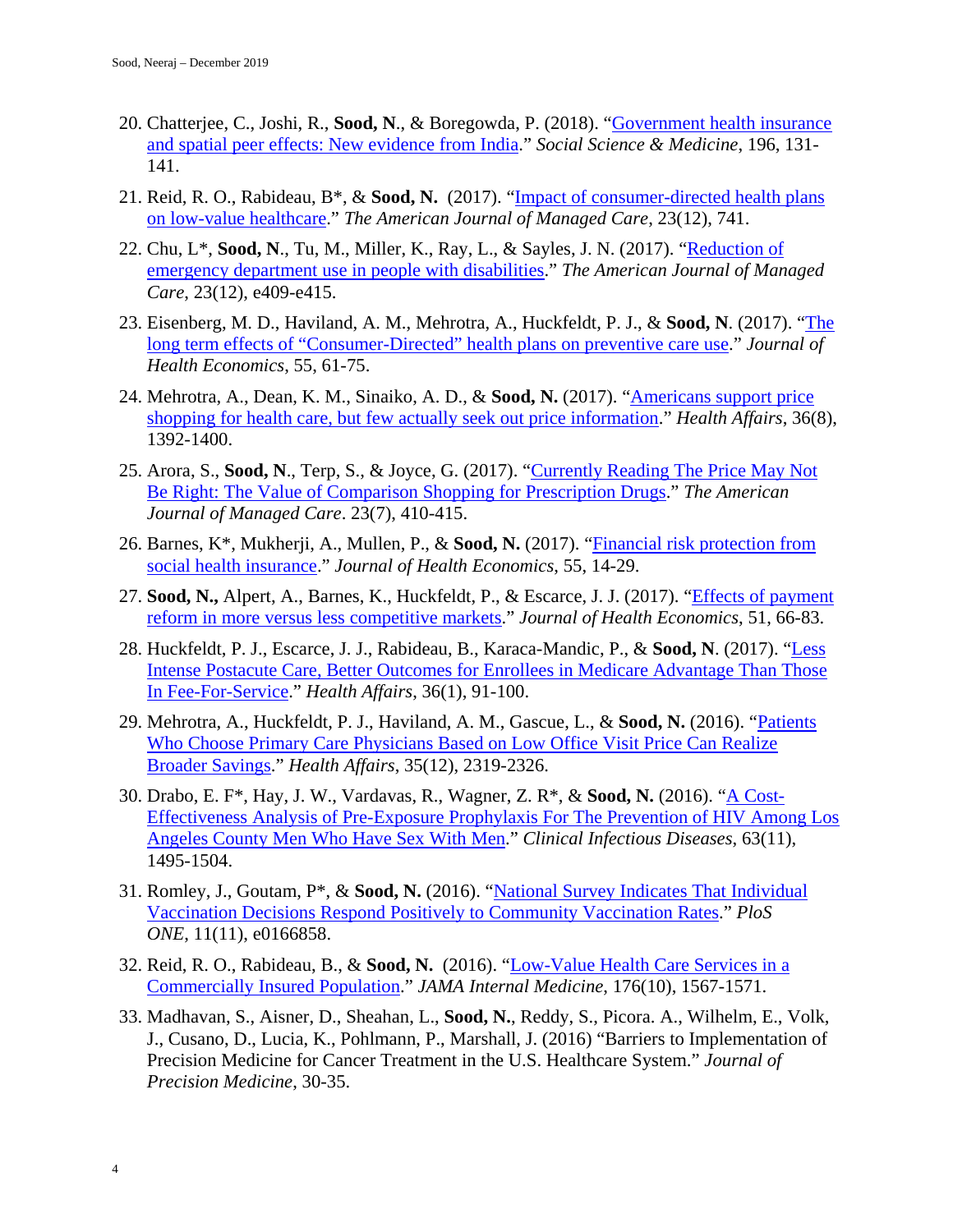- 34. Chu, L. H\*, Tu, M., Lee, Y. C., Sayles, J. N., & Sood, N.2016) ["The Impact of Patient-](https://www.ajmc.com/journals/issue/2016/2016-vol22-n8/the-impact-of-patient-centered-medical-homes-on-safety-net-clinics?p=5)[Centered Medical Homes on Safety](https://www.ajmc.com/journals/issue/2016/2016-vol22-n8/the-impact-of-patient-centered-medical-homes-on-safety-net-clinics?p=5) Net Clinics. *American Journal of Managed Care,* 22(8), 532-538.
- 35. Joyce, G. F., & **Sood, N.** (2016). ["Why Medicare Price Negotiation Is The Wrong](https://onlinelibrary.wiley.com/doi/full/10.1002/pam.21937)  [Prescription For Rising Drug Spending: Response To Rena Conti.](https://onlinelibrary.wiley.com/doi/full/10.1002/pam.21937)" *Journal of Policy Analysis and Management*, 35(4), 970-972.
- 36. Joyce, G. F., & **Sood, N.** (2016). ["Why Medicare Price Negotiation is the Wrong](https://onlinelibrary.wiley.com/doi/full/10.1002/pam.21935)  [Prescription for Rising Drug Spending.](https://onlinelibrary.wiley.com/doi/full/10.1002/pam.21935)" *Journal of Policy Analysis and Management*, 35(4), 956-963.
- 37. Stomberg, C., Albaugh, M., Shiffman, S., & **Sood, N**. (2016). ["A Cost-Effectiveness](https://europepmc.org/article/med/27266585)  [Analysis of Over-the-Counter Statins.](https://europepmc.org/article/med/27266585)" *The American Journal of Managed Care*, 22(5), e294-303.
- 38. **Sood, N.**, Ugargol, A. P., Barnes, K., & Mahajan, A. (2016). ["Applying Appropriate-Use](https://bmjopen.bmj.com/content/6/3/e010345?cpetoc=&utm_source=TrendMD&utm_medium=cpc&utm_campaign=BMJOp_TrendMD-1)  [Criteria to Cardiac Revascularisation in India.](https://bmjopen.bmj.com/content/6/3/e010345?cpetoc=&utm_source=TrendMD&utm_medium=cpc&utm_campaign=BMJOp_TrendMD-1)" *BMJ Open*, 6(3), e010345.
- 39. Haviland, A. M., Eisenberg, M. D., Mehrotra, A., Huckfeldt, P. J., & **Sood, N**. (2016). ["Do](https://www.sciencedirect.com/science/article/pii/S0167629616000023)  ["Consumer-Directed" Health Plans Bend the Cost Curve Over Time?"](https://www.sciencedirect.com/science/article/pii/S0167629616000023) *Journal of Health Economics*, 46, 33-51.
- 40. Sinaiko, A. D., Mehrotra, A., & **Sood, N.** (2016). ["Cost-Sharing Obligations, High-](https://jamanetwork.com/journals/jamainternalmedicine/article-abstract/2482348)[Deductible Health Plan Growth, and Shopping for Health Care: Enrollees with Skin in the](https://jamanetwork.com/journals/jamainternalmedicine/article-abstract/2482348)  [Game.](https://jamanetwork.com/journals/jamainternalmedicine/article-abstract/2482348)" *JAMA Internal Medicine*, 176(3), 395-397.
- 41. Delavande, A., Wagner, Z., & **Sood, N.** (2016). ["The Impact of Repeat HIV Testing on](https://www.ncbi.nlm.nih.gov/pmc/articles/PMC4857892/)  [Risky Sexual Behavior: Evidence from a Randomized Controlled Trial in Malawi.](https://www.ncbi.nlm.nih.gov/pmc/articles/PMC4857892/)" *Journal of AIDS & Clinical Research*, *7*(3), 549.
- 42. **Sood, N.**, & Wagner, Z. (2016). ["Impact of Health Insurance for Tertiary Care on](https://bmjopen.bmj.com/content/6/1/e010512?cpetoc=&utm_source=trendmd&utm_medium=cpc&utm_campaign=alljjs&utm_content=americas&utm_term=1-B)  [Postoperative Outcomes and Seeking Care for Symptoms: Quasi-experimental Evidence](https://bmjopen.bmj.com/content/6/1/e010512?cpetoc=&utm_source=trendmd&utm_medium=cpc&utm_campaign=alljjs&utm_content=americas&utm_term=1-B)  [from Karnataka, India.](https://bmjopen.bmj.com/content/6/1/e010512?cpetoc=&utm_source=trendmd&utm_medium=cpc&utm_campaign=alljjs&utm_content=americas&utm_term=1-B)" *BMJ Open*, 6(1), e010512. doi:10.1136/bmjopen-2015-010512.
- 43. **Sood, N.**, Wagner, Z., & Wu, Y. (2015) ["The Impact of Insurance on HIV Testing.](https://www.journals.uchicago.edu/doi/abs/10.1162/AJHE_a_00028)" *American Journal of Health Economics*, 1(4), 515-536.
- 44. Basu, S., Bendavid, E., & **Sood, N.** (2015). ["Health and Economic Implications of National](https://www.ahajournals.org/doi/full/10.1161/circoutcomes.115.001994)  [Treatment Coverage for Cardiovascular Disease in India.](https://www.ahajournals.org/doi/full/10.1161/circoutcomes.115.001994)" *Circulation: Cardiovascular Quality and Outcomes*, *8*(6), 541-551.
- 45. Blume-Kohout, M. E\*, Kumar, K. B., & Sood, N. (2014). ["University R&D Funding](https://academic.oup.com/spp/article/42/3/355/1629688)  [Strategies in a Changing Federal Funding Environment.](https://academic.oup.com/spp/article/42/3/355/1629688)" *Science and Public Policy*, 42(3), 355-368.
- 46. Wagner, Z\*, Barofsky, J., & **Sood, N.** (2015). ["PEPFAR Funding Associated with an](https://www.healthaffairs.org/doi/full/10.1377/hlthaff.2014.1006)  [Increase in Employment Among Males in Ten Sub-Saharan African Countries.](https://www.healthaffairs.org/doi/full/10.1377/hlthaff.2014.1006)" *Health Affairs*, 34(6), 946-953.
- 47. Romley, J. A., Goldman, D. P., & **Sood, N.** (2015) ["Hospital Productivity: The Authors](https://www.healthaffairs.org/doi/pdf/10.1377/hlthaff.2015.0455)  [Reply.](https://www.healthaffairs.org/doi/pdf/10.1377/hlthaff.2015.0455)" *Health Affairs*, 34(6), 1069.
- 48. Villacorta, R\*, **Sood, N.** (2015) "Determinants of healthcare [provider recommendations for](https://www.sciencedirect.com/science/article/pii/S2211335515000546)  [influenza vaccinations.](https://www.sciencedirect.com/science/article/pii/S2211335515000546)" *Preventive Medicine Reports,* 2, 355-370.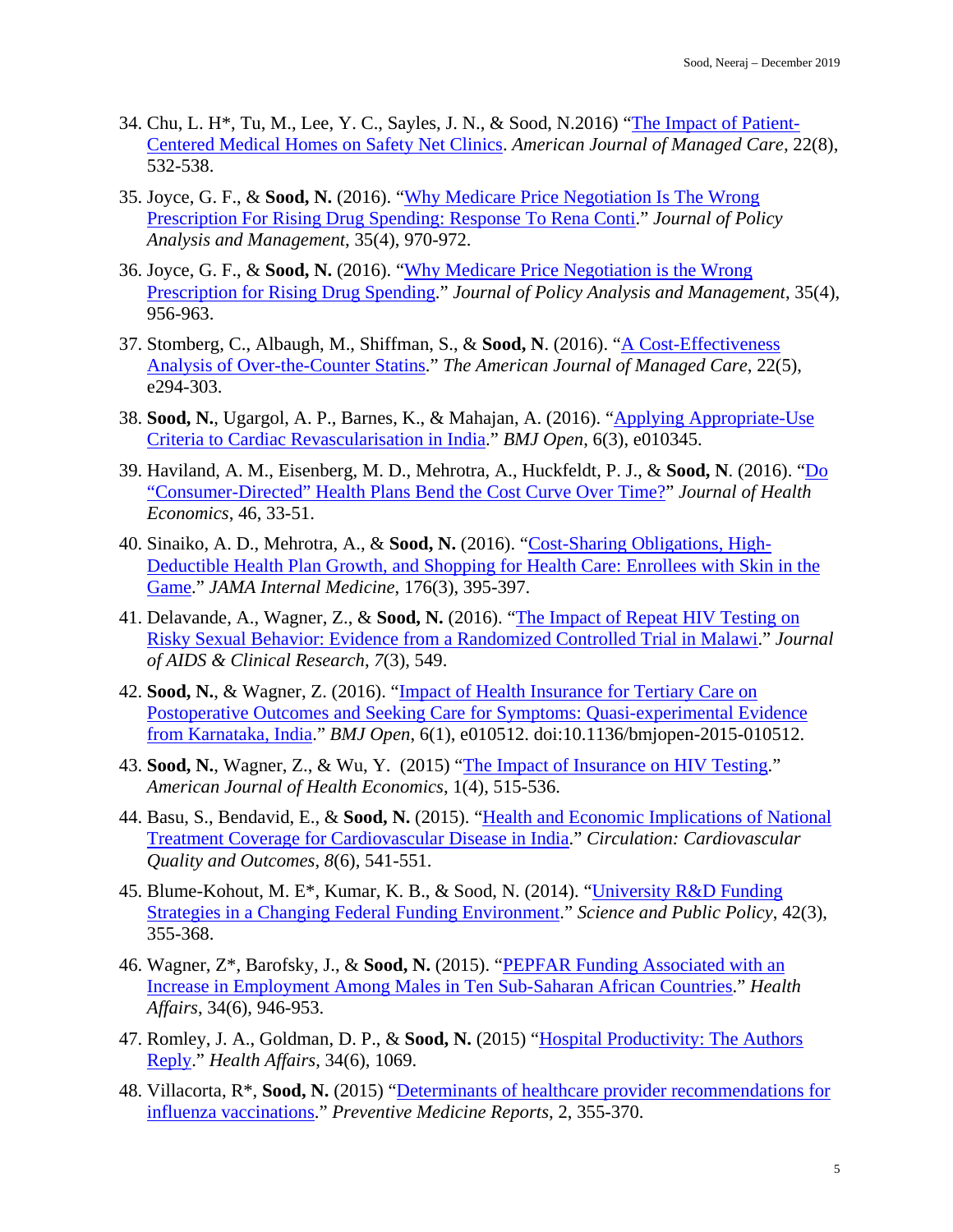- 49. Romley, J. A., Goldman, D. P., & **Sood, N.** (2015) "U.S. [Hospitals Experienced Substantial](https://www.healthaffairs.org/doi/full/10.1377/hlthaff.2014.0587) [Productivity Growth During 2002-11.](https://www.healthaffairs.org/doi/full/10.1377/hlthaff.2014.0587)" *Health Affairs,* 34(3), 511-518.
- 50. Gaudette, É., Goldman, D. P., Messali, A\*, & **Sood, N.** (2015) ["Do Statins Reduce the](https://link.springer.com/article/10.1007/s40273-014-0234-y)  [Health and Health Care Costs of Obesity?"](https://link.springer.com/article/10.1007/s40273-014-0234-y) *PharmacoEconomics,* 33(7), 723-734. doi: 10.1007/s40273-014-0234-y.
- 51. Wagner, Z\*, Shah, M., & **Sood, N.** (2015) ["Barriers to Use of Oral Rehydration Salts for](https://academic.oup.com/tropej/article/61/1/37/1646789)  [Child Diarrhea in the Private Sector: Evidence from India.](https://academic.oup.com/tropej/article/61/1/37/1646789)" *Journal of Tropical Pediatrics*, 61(1), 37-43.
- 52. Blume-Kohout\*, M. E., Kumar, K. B., Lau, C., & **Sood, N.** (2014). ["The Effect of Federal](https://link.springer.com/article/10.1007/s10961-014-9374-7)  [Research Funding on Formation of University-Firm Biopharmaceutical Alliances.](https://link.springer.com/article/10.1007/s10961-014-9374-7)" *The Journal of Technology Transfer*, 40(5), 859-876.
- 53. Whaley, C., Chafen, J. S., Pinkard, S., Kellerman, G., Bravata, D., Kocher, R., & **Sood, N.** (2014). ["Association Between Availability of Health Service Prices and Payments for These](https://jamanetwork.com/journals/jama/article-abstract/1917438)  [Services.](https://jamanetwork.com/journals/jama/article-abstract/1917438)" *JAMA*, 312(16), 1670-1676.
- 54. Lau, C., Alpert, A., Huckfeldt, P., Hussey, P., Auerbach, D., Liu, H., **Sood, N.**, Mehrotra, A., (2014) ["Post-acute referral patterns for hospitals and implications for bundled payment](https://www.sciencedirect.com/science/article/pii/S2213076414000414)  [initiatives.](https://www.sciencedirect.com/science/article/pii/S2213076414000414)" *Healthcare*, 2(3), 190-195.
- 55. **Sood, N**., Bendavid, E., Mukherji, A., Wagner, Z\*, Nagpal, S., & Mullen, P. (2014). ["Government health insurance for people below poverty line in India: quasi-experimental](https://www.bmj.com/content/349/bmj.g5114)  [evaluation of insurance and health outcomes.](https://www.bmj.com/content/349/bmj.g5114)" *British Medical Journal*, 349, g5114.
- 56. Wagner, Z\*, Szilagyi, P. G., & **Sood, N**. (2014). ["Comparative Performance of Public and](https://www.sciencedirect.com/science/article/pii/S0264410X14008093)  [Private Sector Delivery of BCG Vaccination: Evidence from Sub-Saharan](https://www.sciencedirect.com/science/article/pii/S0264410X14008093)  [Africa.](https://www.sciencedirect.com/science/article/pii/S0264410X14008093)" *Vaccine*, 32(35), 4522-4528.
- 57. Spreng, C. P., Ojo, I. P., Burger, N. E., **Sood, N.,** Peabody, J. W., & Demaria, L. M. (2014). ["Does Stewardship Make a Difference in the Quality of Care? Evidence from Clinics and](https://academic.oup.com/intqhc/article/26/4/388/1790026)  [Pharmacies in Kenya and Ghana.](https://academic.oup.com/intqhc/article/26/4/388/1790026)" *International Journal for Quality in Health Care*, 26(4), 388-396.
- 58. Delavande, A., Sampaio, M., & **Sood, N.** (2014). ["HIV-related Social Intolerance and Risky](https://www.sciencedirect.com/science/article/pii/S0277953614002354)  [Sexual Behavior in a High HIV Prevalence Environment.](https://www.sciencedirect.com/science/article/pii/S0277953614002354)" *Social Science & Medicine*, 111, 84-93.
- 59. McDevitt, R. D., Haviland, A. M., Lore, R., Laudenberger, L., Eisenberg, M., & **Sood, N**. (2014). "[Risk Selection into Consumer‐Directed Health Plans: An Analysis of Family](https://onlinelibrary.wiley.com/doi/full/10.1111/1475-6773.12121)  [Choices within Large Employers.](https://onlinelibrary.wiley.com/doi/full/10.1111/1475-6773.12121)" *Health Services Research*, 49(2), 609-627.
- 60. **Sood, N.,** & Wagner, Z\* (2014). ["Private sector provision of oral rehydration therapy for](https://www.ajtmh.org/content/journals/10.4269/ajtmh.13-0279)  [child diarrhea in Sub-Saharan Africa.](https://www.ajtmh.org/content/journals/10.4269/ajtmh.13-0279)" *The American Journal of Tropical Medicine and Hygiene*, 90(5), 939-944.
- 61. Huckfeldt, P. J., **Sood, N**., Escarce, J. J., Grabowski, D. C., & Newhouse, J. P. (2014). ["Effects of Medicare Payment Reform: Evidence from the Home Health Interim and](https://www.sciencedirect.com/science/article/pii/S0167629613001616)  [Prospective Payment Systems.](https://www.sciencedirect.com/science/article/pii/S0167629613001616)" *Journal of Health Economics,* 34, 1-18.
- 62. Wagner, Z\*, Wu, Y\*, & **Sood, N.** (2014). ["The Affordable Care Act may increase the](https://www.healthaffairs.org/doi/full/10.1377/hlthaff.2013.0996)  [number of people getting tested for HIV by nearly 500,000 by 2017.](https://www.healthaffairs.org/doi/full/10.1377/hlthaff.2013.0996)" *Health Affairs*, 33(3), 378-385.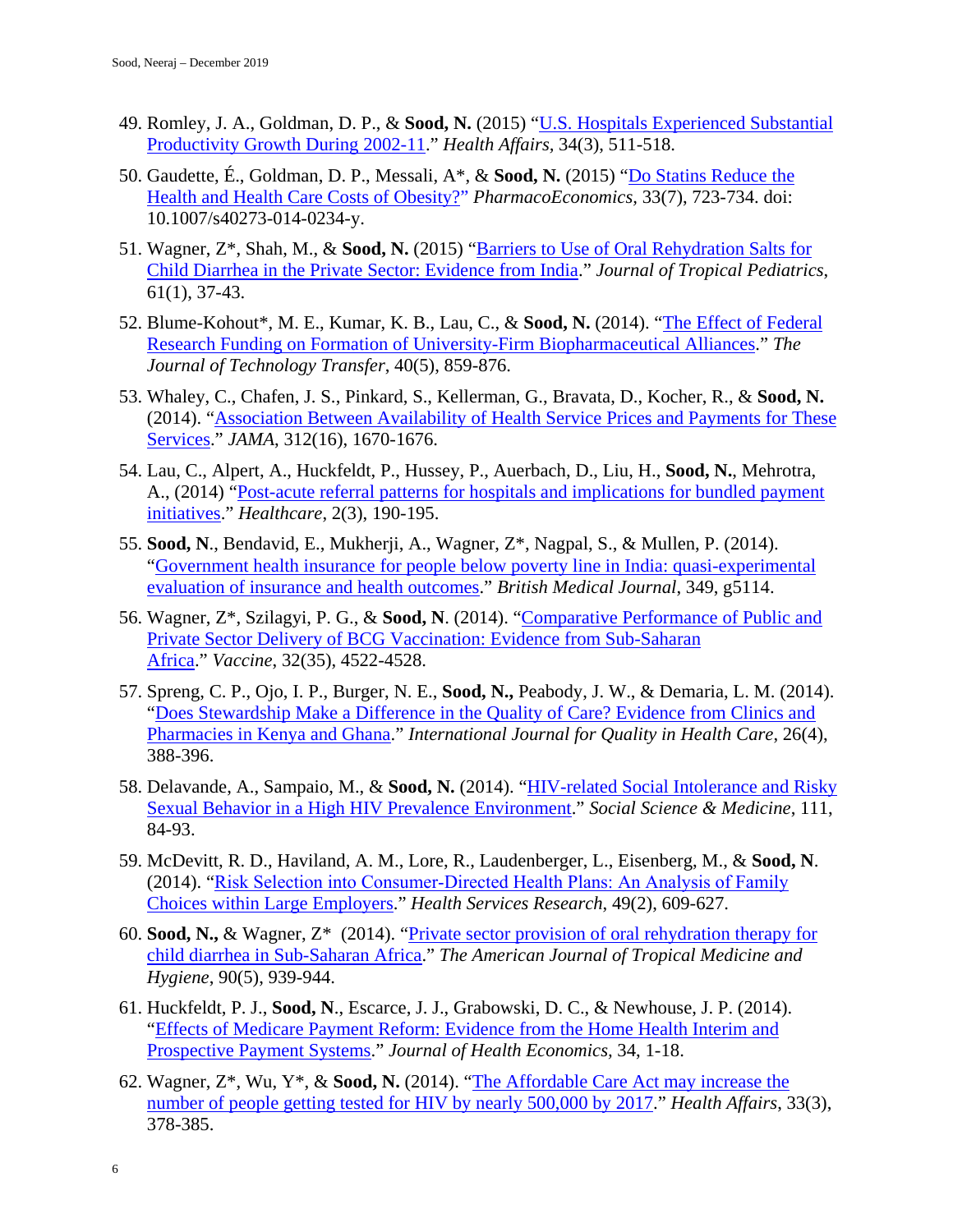- 63. **Sood, N**., Juday, T., Vanderpuye-Orgle, J., Rosenblatt, L., Romley, J. A., Peneva, D., & Goldman, D. P. (2014). ["HIV Care Providers Emphasize the Importance](https://www.healthaffairs.org/doi/full/10.1377/hlthaff.2013.1297) of the Ryan White [Program for Access to and Quality of Care.](https://www.healthaffairs.org/doi/full/10.1377/hlthaff.2013.1297)" *Health Affairs*, 33(3), 394-400.
- 64. Lakdawalla, D., **Sood, N.,** & Gu, Q. (2013). ["Pharmaceutical Advertising and Medicare Part](https://www.sciencedirect.com/science/article/pii/S0167629613000027)  [D.](https://www.sciencedirect.com/science/article/pii/S0167629613000027)" *Journal of Health Economics*, 32(6), 1356-1367.
- 65. Huckfeldt, P. J., **Sood, N**., Romley, J. A., Malchiodi, A., & Escarce, J. J. (2013). ["Medicare](https://onlinelibrary.wiley.com/doi/full/10.1111/1475-6773.12059)  [Payment Reform and Provider Entry and Exit in the Post‐Acute Care Market](https://onlinelibrary.wiley.com/doi/full/10.1111/1475-6773.12059)." *Health Services Research*, 48(5), 1557-1580.
- 66. **Sood, N**., Huckfeldt, P. J., Grabowski, D. C., Newhouse, J. P., & Escarce, J. J. (2013). ["The](https://www.sciencedirect.com/science/article/pii/S0167629613000726)  [Effect of Prospective Payment on Admission and Treatment Policy: Evidence from](https://www.sciencedirect.com/science/article/pii/S0167629613000726)  [Inpatient Rehabilitation Facilities.](https://www.sciencedirect.com/science/article/pii/S0167629613000726)" *Journal of Health Economics*, 32(5), 965-979.
- 67. Stomberg, C., Philipson, T., Albaugh, M., & **Sood, N.** (2013).["Utilization Effects of Rx-](https://file.scirp.org/pdf/Health_2013101113424898.pdf)[OTC Switches and Implications for Future Switches.](https://file.scirp.org/pdf/Health_2013101113424898.pdf)" *Health*, *5*(10), 1667-1680.
- 68. **Sood, N**., Wagner, Z\*, Jaycocks, A\*, Drabo, E\*, & Vardavas, R. (2013).["Test-and-Treat in](https://academic.oup.com/cid/article/56/12/1789/404131)  [Los Angeles: A Mathematical Model of the Effects of Test-and-Treat on the MSM](https://academic.oup.com/cid/article/56/12/1789/404131)  [Population in Los Angeles County.](https://academic.oup.com/cid/article/56/12/1789/404131)" *Clinical Infectious Diseases,* 56(12), 1789-1796.
- 69. **Sood, N.,** Wagner, Z\*, Jaycocks, A., Drabo, E\*, & Vardavas, R. (2013) ["Reply to Gonzalez-](https://academic.oup.com/cid/article/57/3/479/461796)[Serna et al."](https://academic.oup.com/cid/article/57/3/479/461796) *Clinical Infectious Diseases,* 57(3), 479-480.
- 70. Lakdawalla, D., & **Sood, N.** (2013) ["Health Insurance as a Two Part Pricing Contract.](https://www.sciencedirect.com/science/article/pii/S0047272713000492)" *Journal of Public Economics,* 102, 1-12.
- 71. Blume-Kohout, M\*, **Sood, N**. (2013) ["Health Insurance Expansions and Pharmaceutical](http://eds.b.ebscohost.com/abstract?site=eds&scope=site&jrnl=1533774X&AN=95059011&h=%2b%2fMX%2fbBEx0wPekzjnB35%2b0NAL8WWeh37ShTjIdf8axc9hkzXykOjb6Bhg6iRNTO8h05jgIzFhF2vsYFxNzxoqQ%3d%3d&crl=c&resultLocal=ErrCrlNoResults&resultNs=Ehost&crlhashurl=login.aspx%3fdirect%3dtrue%26profile%3dehost%26scope%3dsite%26authtype%3dcrawler%26jrnl%3d1533774X%26AN%3d95059011)  [Markets](http://eds.b.ebscohost.com/abstract?site=eds&scope=site&jrnl=1533774X&AN=95059011&h=%2b%2fMX%2fbBEx0wPekzjnB35%2b0NAL8WWeh37ShTjIdf8axc9hkzXykOjb6Bhg6iRNTO8h05jgIzFhF2vsYFxNzxoqQ%3d%3d&crl=c&resultLocal=ErrCrlNoResults&resultNs=Ehost&crlhashurl=login.aspx%3fdirect%3dtrue%26profile%3dehost%26scope%3dsite%26authtype%3dcrawler%26jrnl%3d1533774X%26AN%3d95059011)*." Harvard Health Policy Review*, 14(1), 17-19.
- 72. Blume-Kohout, M\*, **Sood, N**. (2013) ["Market Size and Innovation: Effects of Medicare Part](https://www.sciencedirect.com/science/article/pii/S0047272712001119)  [D on Pharmaceuticals Research and Development](https://www.sciencedirect.com/science/article/pii/S0047272712001119)*." Journal of Public Economics*, 97, 327- 336.
- 73. **Sood, N.,** Philipson, T. J., & Huckfeldt, P. (2013) ["Quantifying the Value of Personalized](https://www.degruyter.com/view/j/fhep.2013.16.issue-1/fhep-2013-0005/fhep-2013-0005.xml)  [Medicines: Evidence from COX-2 Inhibitors.](https://www.degruyter.com/view/j/fhep.2013.16.issue-1/fhep-2013-0005/fhep-2013-0005.xml)" *Forum for Health Economics and Policy,*  16(1), 101-122*.*
- 74. **Sood, N.,** Wagner, Z\*, Huckfeldt, P., & Haviland, A. M. (2013) ["Price Shopping in](https://www.degruyter.com/view/j/fhep.2013.16.issue-1/fhep-2012-0028/fhep-2012-0028.xml)  [Consumer Directed Health Plans.](https://www.degruyter.com/view/j/fhep.2013.16.issue-1/fhep-2012-0028/fhep-2012-0028.xml)" *Forum for Health Economics and Policy,* 16(1), 1-19.
- 75. **Sood, N.,** Wagner, Z\* (2012) ["For-Profit Sector Immunization Service Provision: Does](https://academic.oup.com/heapol/article/28/7/730/822813)  [Low Provision Create a Barrier to Take-Up?"](https://academic.oup.com/heapol/article/28/7/730/822813) *Health Policy and Planning*, 28(7), 730-738.
- 76. Lu, Y\*, Penrod, J. R., **Sood, N.,** Woodby, S., & Philipson, T. (2012) ["Dynamic Cost-](https://europepmc.org/article/med/23327456)[Effectiveness of Oncology Drugs.](https://europepmc.org/article/med/23327456)" *The American Journal of Managed Care*, 18(11), S249- S278.
- 77. **Sood, N.,** & Higgins, A. (2012) ["Posing A Framework to Guide Government's Role in](https://www.healthaffairs.org/doi/full/10.1377/hlthaff.2012.0382)  [Payment and Delivery System Reform.](https://www.healthaffairs.org/doi/full/10.1377/hlthaff.2012.0382)" *Health Affairs*, 31(9), 2043-2050.
- 78. Grabowski, D. C., Huckfeldt, P. J., **Sood, N.,** Escarce, J. J., & Newhouse, J. P. (2012) ["Medicare Postacute Care Payment Reforms Have Potential to Improve Efficiency of Care,](https://www.healthaffairs.org/doi/full/10.1377/hlthaff.2012.0351)  [But May Need Changes to Cut Costs.](https://www.healthaffairs.org/doi/full/10.1377/hlthaff.2012.0351)" *Health Affairs*, 31(9), 1941-1950.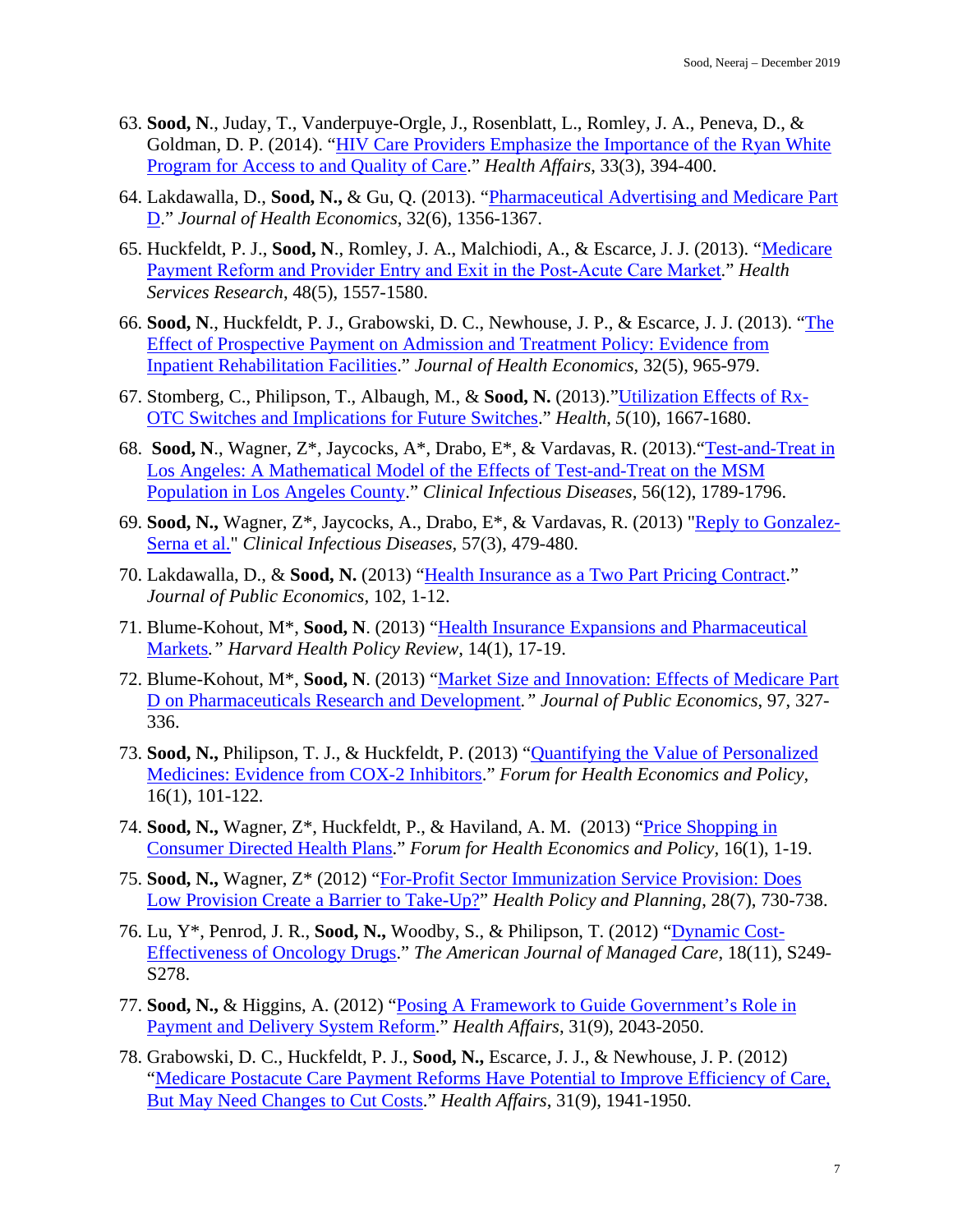- 79. Haviland, A. M., Marquis, M. S., McDevitt, R. D., & **Sood, N.** (2012) ["Growth of](https://www.healthaffairs.org/doi/full/10.1377/hlthaff.2011.0369)  [Consumer-Directed Health Plans to One-Half of all Employer-Sponsored Insurance Could](https://www.healthaffairs.org/doi/full/10.1377/hlthaff.2011.0369)  [Save \\$57 Billion Annually.](https://www.healthaffairs.org/doi/full/10.1377/hlthaff.2011.0369)" *Health Affairs*, 31(5), 1009-1015.
- 80. Burger, N. E., Kopf, D., Spreng, C. P., Yoong, J., & **Sood, N.** (2012) ["Healthy Firms:](https://journals.plos.org/plosone/article?id=10.1371/journal.pone.0027885)  [Constraints to Growth among Private Health Sector Facilities in Ghana and Kenya.](https://journals.plos.org/plosone/article?id=10.1371/journal.pone.0027885)" *PLoS ONE*, 7(2), e27885.
- 81. **Sood, N.**, Sun, E., & Zhuo, X\* (2012) ["Behind the Counter Statins: A Silver Bullet for](https://onlinelibrary.wiley.com/doi/full/10.1111/j.1475-6773.2011.01315.x)  [Controlling Costs and Improving Access?"](https://onlinelibrary.wiley.com/doi/full/10.1111/j.1475-6773.2011.01315.x) *Health Services Research*, 47(1), 174-187.
- 82. Gu, Q\*, & **Sood, N**. (2011) ["Do People Taking Flu Vaccines Need Them the Most?"](https://journals.plos.org/plosone/article?id=10.1371/journal.pone.0026347) *PLoS ONE*, 6(12):e26347.
- 83. Joyce, G. F., Carrera, M., Goldman, D. P., & **Sood, N.** (2011) ["Physicians Prescribing](https://www.ncbi.nlm.nih.gov/pmc/articles/PMC3782257/)  [Behavior and Its Impact on Patient-Level Outcomes.](https://www.ncbi.nlm.nih.gov/pmc/articles/PMC3782257/)" *American Journal of Managed Care*, 17(12): e462-e471.
- 84. **Sood, N.**, Burger, N., Yoong, J., Kopf, D., & Spreng, C. (2011) ["Firm-Level Perspectives](https://journals.plos.org/plosone/article?id=10.1371/journal.pone.0027194)  [on Public Sector Engagement with Private Healthcare Providers: Survey Evidence from](https://journals.plos.org/plosone/article?id=10.1371/journal.pone.0027194)  [Ghana and Kenya.](https://journals.plos.org/plosone/article?id=10.1371/journal.pone.0027194)" *PLoS ONE*, 6(11):e27194.
- 85. **Sood, N.**, Huckfeldt, P. J., Escarce, J. J., Grabowski, D. C., & Newhouse, J. P. (2011) ["Medicare's Bundled Payment Pilot For Acute and Postacute Care: Analysis and](https://www.healthaffairs.org/doi/full/10.1377/hlthaff.2010.0394)  [Recommendations On Where To Begin.](https://www.healthaffairs.org/doi/full/10.1377/hlthaff.2010.0394)" *Health Affairs*, 30(9), 1708-1717.
- 86. Haviland, A. M., **Sood, N.,** McDevitt, R. D., & Marquis, M. S. (2011) ["The Effects of](https://www.degruyter.com/view/j/fhep.2011.14.issue-2/1558-9544.1258/1558-9544.1258.xml)  [Consumer-Directed Health Plans on Episodes of Health Care.](https://www.degruyter.com/view/j/fhep.2011.14.issue-2/1558-9544.1258/1558-9544.1258.xml)" *Forum for Health Economics & Policy*, 14(2), Article 9.
- 87. Haviland, A. M., **Sood, N.,** McDevitt, R. D., & Marquis, M. S. (2011) ["How Do Consumer-](https://www.degruyter.com/view/j/fhep.2011.14.issue-2/fhep.2011.14.2.1248/fhep.2011.14.2.1248.xml)[Directed Health Plans Affect Vulnerable Populations?"](https://www.degruyter.com/view/j/fhep.2011.14.issue-2/fhep.2011.14.2.1248/fhep.2011.14.2.1248.xml) *Forum for Health Economics & Policy*, 14(2), Article 3.
- 88. Bhattacharya, J., & **Sood, N.** (2011) ["Who Pays for Obesity?"](https://www.aeaweb.org/articles?id=10.1257/jep.25.1.139) *Journal of Economic Perspectives*, 25(1), 139-158.
- 89. Beeuwkes, M. B., Haviland, A. M., McDevitt, R., & **Sood, N.** (2011) ["Healthcare Spending](https://europepmc.org/article/med/21504258)  [and Preventive Care in High-Deductible and Consumer-Directed Health Plans.](https://europepmc.org/article/med/21504258)" *American Journal of Managed Care*, 17(3), 222-230.
- 90. Colla, C\*, Escarce, J., Buntin, M., **Sood, N**. (2010) ["Effects of Competition on the Cost and](https://onlinelibrary.wiley.com/doi/full/10.1111/j.1475-6773.2010.01190.x)  [Quality of Inpatient Rehabilitation Care under Prospective](https://onlinelibrary.wiley.com/doi/full/10.1111/j.1475-6773.2010.01190.x) Payment." *Health Services Research*, 45(6): 1981-2006.
- 91. Delavande, A., Goldman, D., **Sood, N**. (2010) ["Criminal Prosecution and HIV related Risky](https://www.nber.org/papers/w12903)  [Behavior.](https://www.nber.org/papers/w12903)" *Journal of Law and Economics*, 53(04):5304-0029.
- 92. Yoong, J., Burger, N., Spreng, C., & **Sood, N.** (2010) ["Private Sector Participation and](https://journals.plos.org/plosone/article?id=10.1371/journal.pone.0013243)  [Health System Performance in Sub-Saharan Africa.](https://journals.plos.org/plosone/article?id=10.1371/journal.pone.0013243)" *PLoS ONE*, 5(10): e13243.
- 93. Buntin, M. B., Colla, C. H., Deb, P., **Sood, N.,** & Escarce, J. J. (2010) ["Medicare Spending](https://www.ncbi.nlm.nih.gov/pmc/articles/PMC3627731/)  [and Outcomes After Post Acute Care for Stroke and Hip Fracture.](https://www.ncbi.nlm.nih.gov/pmc/articles/PMC3627731/)" *Medical Care*, 48(9), 776-84.
- 94. Bhattacharya, J., Goldman, D., & **Sood, N.** (2009) ["Market Evidence of Mistaken Mortality](https://www.nber.org/papers/w9863)  [Risk.](https://www.nber.org/papers/w9863)" *Journal of Economic Behavior and Organization*, 72(1), 451-462.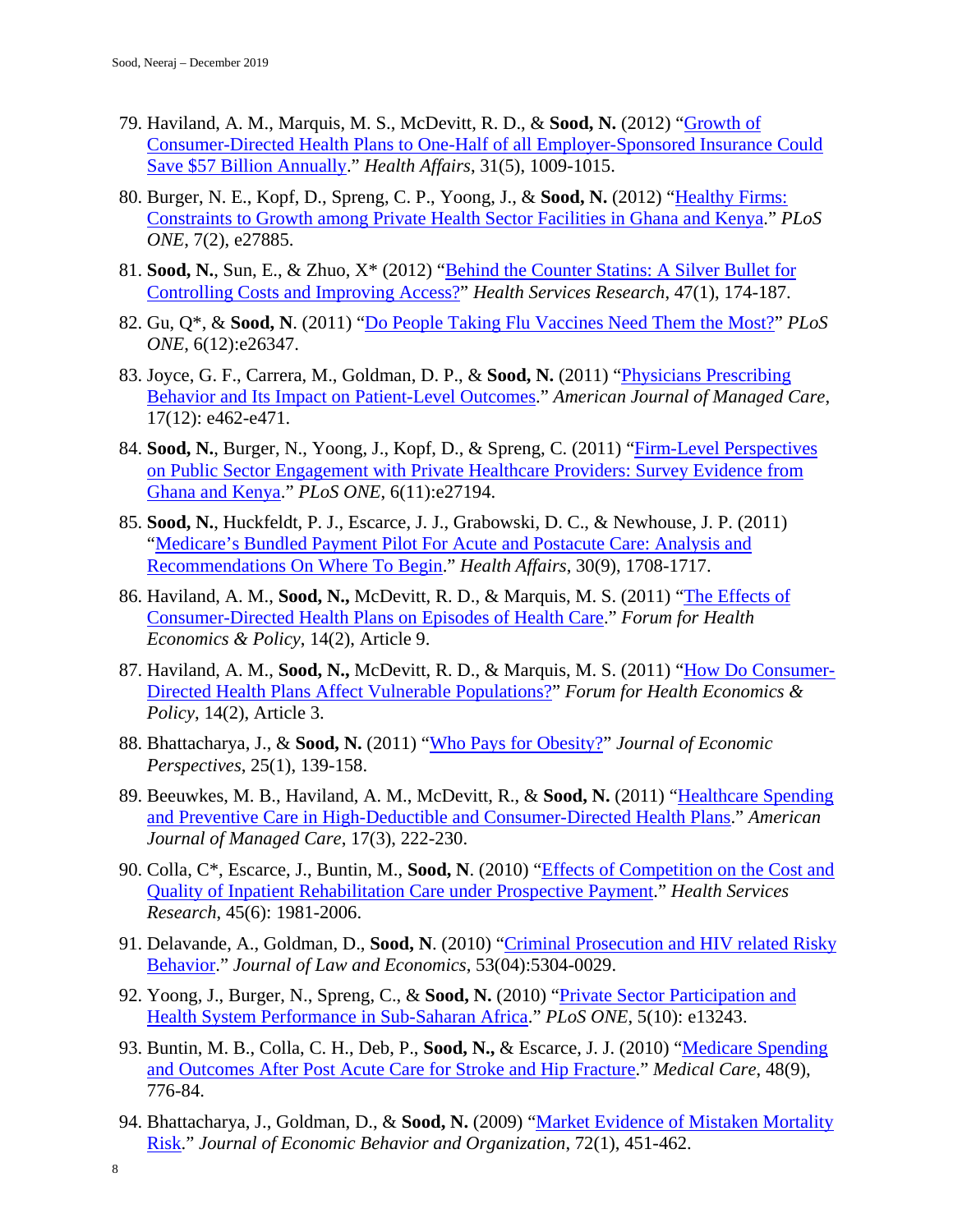- 95. **Sood, N.**, Ghosh, A\*, Escarce, J. (2009) ["Employer-Sponsored Insurance, Health Care Cost](https://onlinelibrary.wiley.com/doi/full/10.1111/j.1475-6773.2009.00985.x)  [Growth, and the Economic Performance of U.S. Industries.](https://onlinelibrary.wiley.com/doi/full/10.1111/j.1475-6773.2009.00985.x)" *Health Services Research*, 44(5), 1449-1464.
- 96. Lakdawalla, D., & **Sood, N**. (2009) ["Innovation and Welfare Effects of Public Drug](https://www.sciencedirect.com/science/article/pii/S0047272708001783)  [Insurance.](https://www.sciencedirect.com/science/article/pii/S0047272708001783)" *Journal of Public Economics*, 91(1), 541-548.
- 97. Lakdawalla, D., Goldman, D., Michaud, P., **Sood, N.**, Lempert, R., Cong, Z\*, Vries, H.\*, Gutierrez, I\*. (2009) ["U.S. Pharmaceutical Policy in a Global Marketplace.](https://www.healthaffairs.org/doi/full/10.1377/hlthaff.28.1.w138)" *Health Affairs*, 28(1), 138–150.
- 98. **Sood, N.**, Han de Vries\*, Gutierrez, I\*, Lakdawalla, D., Goldman, D. (2009) ["The Effect of](https://www.healthaffairs.org/doi/full/10.1377/hlthaff.28.1.w125)  [Regulation on Pharmaceutical Revenues: Experience in Nineteen Countries.](https://www.healthaffairs.org/doi/full/10.1377/hlthaff.28.1.w125)" *Health Affairs*, 28(1), 125-137.
- 99. **Sood, N.**, Beeuwkes Buntin, M., Escarce, J. (2008) ["Does How Much and How You Pay](https://www.sciencedirect.com/science/article/pii/S0167629608000064)  [Matter? Evidence from the Inpatient Rehabilitation Facility Prospective Payment System](https://www.sciencedirect.com/science/article/pii/S0167629608000064)  [and Costs of Care.](https://www.sciencedirect.com/science/article/pii/S0167629608000064)" *Journal of Health Economics*, 27(4), 1046-59.
- 100. Ghosh. A\*, **Sood, N.**, Leibowitz, A. (2007) ["The Effect of State Cost Containment](https://www.degruyter.com/view/j/fhep.2007.10.2/fhep.2007.10.2.1078/fhep.2007.10.2.1078.xml)  [Strategies on the Insurance Status and Use of Antiretroviral Therapy \(HAART\) for HIV](https://www.degruyter.com/view/j/fhep.2007.10.2/fhep.2007.10.2.1078/fhep.2007.10.2.1078.xml)  [Infected People.](https://www.degruyter.com/view/j/fhep.2007.10.2/fhep.2007.10.2.1078/fhep.2007.10.2.1078.xml)" *Forum for Health Economics & Policy: Economics of the HIV Epidemic*, 10(2), Article 3.
- 101. Leibowitz, A., & **Sood, N**. (2007) ["Market Power and State Costs of HIV/AIDS Drugs.](https://link.springer.com/article/10.1007/s10754-007-9012-0)" *International Journal of Health Care Finance and Economics*, 7(1), 59-71.
- 102. **Sood, N.,** & Ghosh, A\*. (2007) ["The Short and Long Run Effects of Daylight Saving](https://www.degruyter.com/view/j/bejeap.2007.7.1/bejeap.2007.7.1.1618/bejeap.2007.7.1.1618.xml)  [Time on Fatal Automobile Crashes.](https://www.degruyter.com/view/j/bejeap.2007.7.1/bejeap.2007.7.1.1618/bejeap.2007.7.1.1618.xml)" *The B.E. Journal of Economic Analysis & Policy*, 7(1), Article 11.
- 103. Datar, A., Mukherji, A.\*, **Sood, N.** (2007), "Health Infrastructure and Immunization Coverage in Rural India." *Indian Journal of Medical Research*, 125(1), 29-40.
- 104. Goldman, D., Smith, J., **Sood, N**. (2006) ["Immigrants and the Costs of Medical Care.](https://www.healthaffairs.org/doi/full/10.1377/hlthaff.25.6.1700)" *Health Affairs*, 25(6), 1700-1711.
- 105. Lakdawalla, D., **Sood, N.**, Goldman, D. (2006) ["HIV Breakthroughs and Risky Sexual](https://academic.oup.com/qje/article/121/3/1063/1917864)  [Behavior.](https://academic.oup.com/qje/article/121/3/1063/1917864)" *Quarterly Journal of Economics*, 121, 1063-1102.
- 106. Goldman, D., & **Sood, N**. (2006) ["Rising Medicare Costs: Are We in Crisis?](https://www.healthaffairs.org/doi/full/10.1377/hlthaff.25.w389)" *Health Affairs*, 25(5), 389-390 (published online 22 August 2006; 10.1377/hlthaff.25.w389).
- 107. Datar, A., & **Sood, N**. (2006) ["Impact of Postpartum Hospital Stay Legislation on](https://pediatrics.aappublications.org/content/118/1/63.short)  [Newborn Length of Stay, Readmission and Mortality in California.](https://pediatrics.aappublications.org/content/118/1/63.short)" *Pediatrics*, 118(1), 63- 72.
- 108. Goldman, D., Joyce, G., Karaca-Mandic, P., **Sood, N**. (2006) ["Adverse Selection in](https://www.degruyter.com/view/j/fhep.2006.9.1/fhep.2006.9.1.1062/fhep.2006.9.1.1062.xml)  [Retiree Prescription Drug Plans.](https://www.degruyter.com/view/j/fhep.2006.9.1/fhep.2006.9.1.1062/fhep.2006.9.1.1062.xml)" *Forum for Health Economics & Policy*: *Frontiers in Health Policy Research*, 9(1), Article 4.
- 109. Goldman, D., Smith, J., **Sood, N**. (2005) ["Legal Status and Health Insurance Among](https://www.healthaffairs.org/doi/full/10.1377/hlthaff.24.6.1640)  [Immigrants.](https://www.healthaffairs.org/doi/full/10.1377/hlthaff.24.6.1640)" *Health Affairs*, 24(6), 1640-53.
- 110. Goldman, D., **Sood, N.**, Leibowitz, A. (2005) ["The Reallocation of Compensation in](https://www.sciencedirect.com/science/article/pii/S0165176505000972)  [Response to Health Insurance Premiums](https://www.sciencedirect.com/science/article/pii/S0165176505000972) Increases." *Economics Letters*, 88(2), 147-151.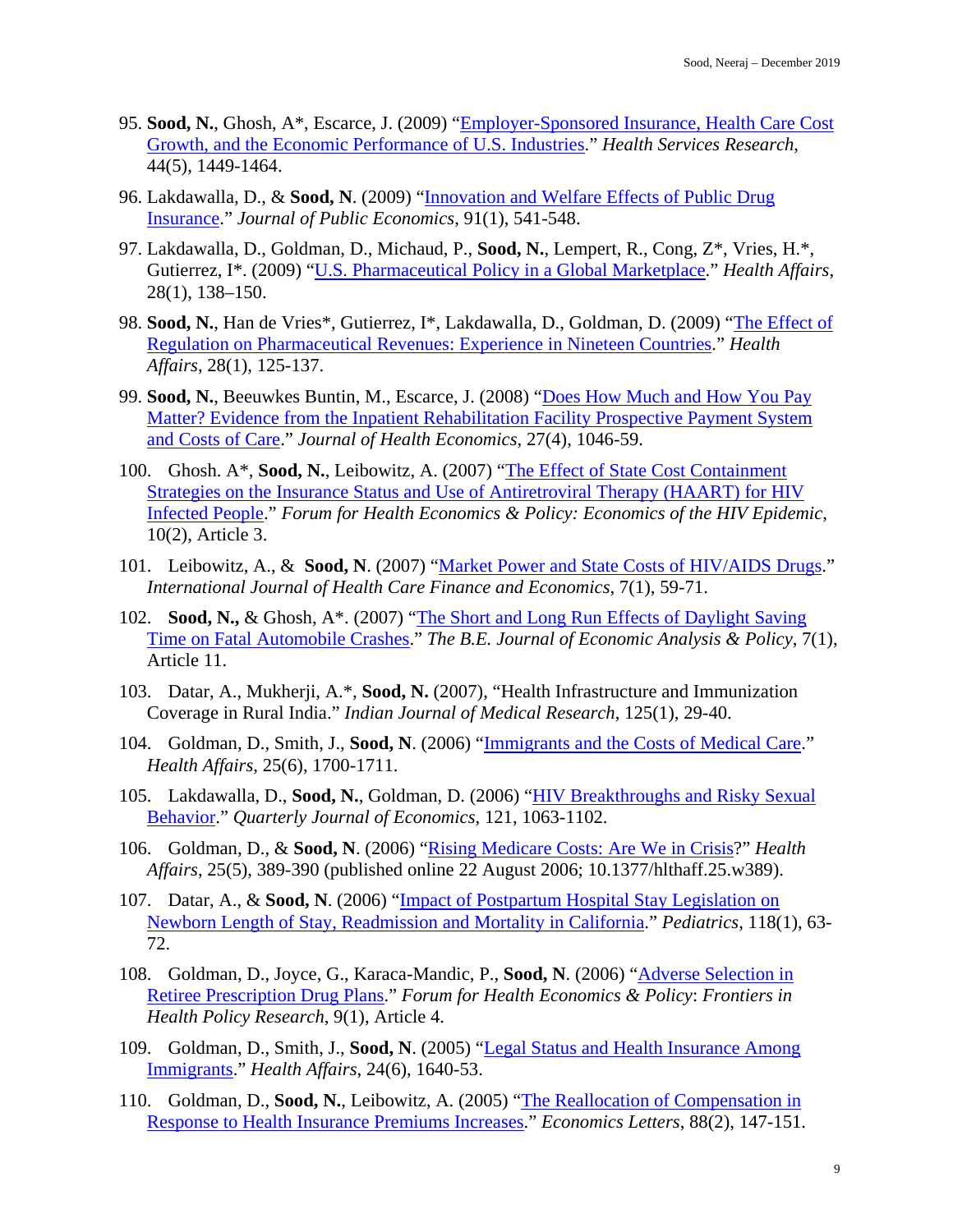- 111. Bhattacharya, J., Goldman, D., **Sood**, **N.** (2004) ["Price Regulation of Secondary](https://onlinelibrary.wiley.com/doi/full/10.1111/j.0022-4367.2004.00107.x)  [Insurance Markets.](https://onlinelibrary.wiley.com/doi/full/10.1111/j.0022-4367.2004.00107.x)" *Journal of Risk and Insurance*, 71(4), 643-675.
- 112. Lakdawalla, D., & **Sood, N**. (2004) ["Social Insurance and the Design of "Innovation](https://www.sciencedirect.com/science/article/pii/S0165176504001363)  [Incentives.](https://www.sciencedirect.com/science/article/pii/S0165176504001363)" *Economic Letters*, 85(1), 57-61.
- 113. Friedman, B., **Sood, N.,** Engstrom, K., & McKenzie, D. (2004) ["New Evidence on](https://link.springer.com/article/10.1023/B:IHFE.0000036048.26098.9d)  [Hospital Profitability by Payer Group](https://link.springer.com/article/10.1023/B:IHFE.0000036048.26098.9d) and the Effects of Payer Generosity." *International Journal of Health Care Finance and Economics*, 4(3), 231-246.
- 114. Bhattacharya, J., Goldman, D., & **Sood, N.** (2003) ["The Link between Public and Private](https://www.sciencedirect.com/science/article/pii/S0167629603000742) [Insurance and HIV-Related Mortality.](https://www.sciencedirect.com/science/article/pii/S0167629603000742)" *Journal of Health Economics*, 22(6), 1105-1122.
- 115. Bhattacharya, J., Schoenbaum, M., & **Sood, N.** (2002) ["Optimal Contributions to](https://www.sciencedirect.com/science/article/pii/S016517650200037X)  [Flexible Spending Accounts.](https://www.sciencedirect.com/science/article/pii/S016517650200037X)" *Economic Letters*, 76(1), 129-135.
- 116. **Sood, N.,** Treglia, M., Obenchain, R. L., Dulisse, B., Melfi, C. A., & Croghan, T. W. (1999) ["Determinants of Antidepressant Treatment Outcome.](https://s3.amazonaws.com/academia.edu.documents/41185806/Determinants_of_antidepressant_treatment20160115-14672-1k6huin.pdf?response-content-disposition=inline%3B%20filename%3DDeterminants_of_antidepressant_treatment.pdf&X-Amz-Algorithm=AWS4-HMAC-SHA256&X-Amz-Credential=AKIAIWOWYYGZ2Y53UL3A%2F20200108%2Fus-east-1%2Fs3%2Faws4_request&X-Amz-Date=20200108T204555Z&X-Amz-Expires=3600&X-Amz-SignedHeaders=host&X-Amz-Signature=390da10711a3aeae6423efab430f4eb3398babfecf98338b3d8a9e3c92a72f00)" *American Journal of Managed Care*, 6(12), 1327-1336.

# BOOK CHAPTERS

- 1. Darius Lakdawalla and **Neeraj Sood**. (2012) ["Incentives to Innovate.](https://books.google.com/books?hl=en&lr=&id=UMhpAgAAQBAJ&oi=fnd&pg=PA143&dq=Incentives+to+Innovate+neeraj&ots=rUz_rcX1qb&sig=PG_u803Ze84b3_Osw1xntThaejY#v=onepage&q=Incentives%20to%20Innovate%20neeraj&f=false)" In Patricia Danzon and Sean Nicholson (Eds.) Handbook of Economics of the BioPharmaceutical Industry. New York, NY: Oxford University Press
- 2. Jayanta Bhattacharya, Kate Bundorf, Noemi Pace, **Neeraj Sood**. (2010) ["Does Health](https://www.nber.org/papers/w15163)  [Insurance Make You Fat?"](https://www.nber.org/papers/w15163) (pp 35-65). In Naci Mocan and Michael Grossman (Eds.) Economic Aspects of Obesity. Chicago, IL: University of Chicago Press.
- 3. Adam Gailey, Darius Lakdawalla, **Neeraj Sood**. (2010) ["Patents, innovation, and the](https://www.emerald.com/insight/content/doi/10.1108/S0731-2199(2010)0000022017/full/html)  [welfare effects of Medicare Part D"](https://www.emerald.com/insight/content/doi/10.1108/S0731-2199(2010)0000022017/full/html) (pp 317-344). In Michael Grossman and Bjorn Lindgren (Eds.) Pharmaceutical Markets and Insurance Worldwide (Advances in Health Economics and Health Services Research, Volume 22). Bradford, UK: Emerald Group Publishing Limited.
- 4. Jayanta Bhattacharya and **Neeraj Sood**. (2006) ["Health Insurance and the Obesity](https://www.emerald.com/insight/content/doi/10.1016/S0731-2199(06)17011-9/full/html)  [Externality.](https://www.emerald.com/insight/content/doi/10.1016/S0731-2199(06)17011-9/full/html)" In Bolin, K and Cawley, J (Eds.), Economics of Obesity (Advances in Health Economics and Health Services Research, Volume 17). Emerald Group Publishing Limited.
- 5. Dana Goldman, **Neeraj Sood**, Arleen Leibowitz. (2005) ["Wage and Benefit Changes in](https://www.degruyter.com/view/j/fhep.2005.8.1/fhep.2005.8.1.1011/fhep.2005.8.1.1011.xml)  [Response to Rising Health Insurance Costs.](https://www.degruyter.com/view/j/fhep.2005.8.1/fhep.2005.8.1.1011/fhep.2005.8.1.1011.xml)" In David Cutler and Alan Garber (Eds.) Frontiers in Health Policy Research Volume 8, Berkley Electronic Press.

# **R EPORTS**

- 6. ["The Association Between Drug Rebates and List Prices,](https://healthpolicy.usc.edu/research/the-association-between-drug-rebates-and-list-prices/)" (2020) with **Sood, N.,** Ribero, R., Ryan, M., Van Nuys, K., White Paper, USC Schaeffer Center, Los Angeles, California
- 7. ["State Drug Pricing Transparency Laws: Numerous Efforts, Most Fall Short. Schaeffer](https://healthpolicy.usc.edu/wp-content/uploads/2019/09/State_Drug_Transparency_White_Paper_FINAL.pdf)  [Center,](https://healthpolicy.usc.edu/wp-content/uploads/2019/09/State_Drug_Transparency_White_Paper_FINAL.pdf)" (2019) with Ryan, M., & **Sood, N.**, White Paper, USC Schaeffer Center, Los Angeles, California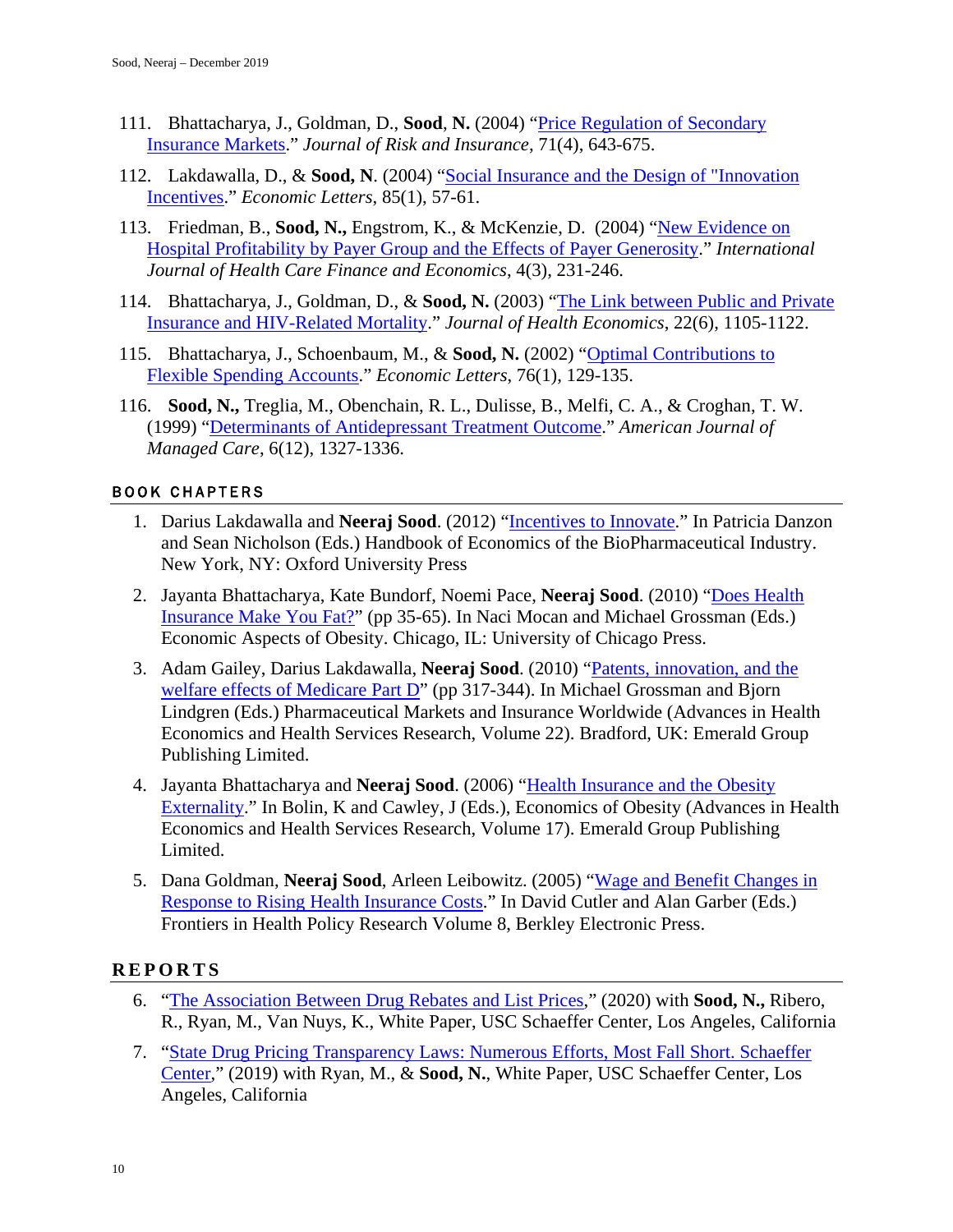- 8. ["The Flow of Money Through the Pharmaceutical Distribution System,](https://healthpolicy.usc.edu/wp-content/uploads/2017/06/USC_Flow-of-MoneyWhitePaper_Final_Spreads.pdf)" (2017) with Tiffany Shih, Karen Van Nuys, and Dana Goldman, USC Schaeffer Center, Los Angeles, California.
- 9. "How Much Is Too Much? An Analysis of Health Plan Profits and Administrative Costs in California," (2008) with Eric Sun, Lindsay Daugherty, and Arkadipta Ghosh, California HealthCare Foundation, San Francisco, California.
- 10. "Caring for a Third of the World's Population: Challenges for the Health Systems of China and India," (2008) with Sai Ma, *Policy Insights*, 2(3), RAND Corporation, Santa Monica, California.
- 11. ["Potential Effects of Behind the Counter Drugs,](https://www.rand.org/content/dam/rand/pubs/working_papers/2008/RAND_WR608.pdf)" (2008) with Eric Sun, Xiaohui Zhuo, and Margaret E. Blume-Kohout, RAND WR-608-ASPE, RAND Corporation, Santa Monica, California.
- 12. ["A Comparison of Health Systems in India and China,](https://books.google.com/books?hl=en&lr=&id=gNw7X_cEAswC&oi=fnd&pg=PP2&dq=A+Comparison+of+Health+Systems+in+India+and+China&ots=v5QPhWfoIH&sig=yHSLyZIbVgfUYjBBIbIUpNI1Ixo#v=onepage&q=A%20Comparison%20of%20Health%20Systems%20in%20India%20and%20China&f=false)" (2007) with Sai Ma, RAND OP-212, RAND Corporation, Santa Monica, California.
- 13. "Effects of Health Care Costs on the U.S. Economy," (2007) with Arkadipta Ghosh and José Escarce, RAND WR-538-ASPE, RAND Corporation, Santa Monica, California.
- 14. Darius Lakdawalla, **Neeraj Sood**, Dana Goldman. (2006) ["HIV Treatment Breakthroughs](https://academic.oup.com/qje/article/121/3/1063/1917864)  [and Risky Sexual Behavior.](https://academic.oup.com/qje/article/121/3/1063/1917864)" *Quarterly Journal of Economics*, 121, 1063-1102.
- 15. ["Comparison of Medicare Spending and Outcomes for Beneficiaries with Lower](https://www.rand.org/pubs/working_papers/WR271.html)  [Extremity Joint Replacements,](https://www.rand.org/pubs/working_papers/WR271.html)"(2005) with Melinda Beeuwkes Buntin, Partha Deb, José J. Escarce, Carrie Hoverman, and Susan M. Paddock, Medicare Payment Advisory Commission, Washington, D.C.
- 16. Bhattachary, J., & **Sood, N.** (2004). ["Health Insurance, Obesity, and Its Economic Costs,](https://www.ers.usda.gov/webdocs/publications/43439/15882_efan04004g_1_.pdf?v=41063)" (2004), with Jay Bhattacharya, in *Economics of Obesity*, edited by Tomas Philipson et al, Economic Research Service, USDA, Washington, D.C.
- 17. **Sood, N**., Alpert, A., Goldman, D. P., & Vaiana, M. E. (2004). ["Consequences of Health](https://www.rand.org/pubs/external_publications/EP20040303.html)  [Insurance Premium Regulation in California,](https://www.rand.org/pubs/external_publications/EP20040303.html)" *California HealthCare Foundation*, San Francisco, California.
- 18. James Dertouzos, Steven Garber, **Neeraj Sood**. (2001). "Management Options for Increasing Recruiter Productivity," RAND AB-504, RAND Corporation, Santa Monica, California.
- 19. ["Interim Report on an Inpatient Rehabilitation Facility Prospective Payment System,](https://www.rand.org/pubs/drafts/DRU2309.html)" (2001) with Grace M. Carter, Daniel A. Relles, Barbara Wynn, Jennifer Kawata, Susan Paddock, and Mark Totten, RAND MR-1503-HCFA, RAND Corporation, Santa Monica, California.

# **WORKING PAPERS**

- 1. "Learning and Testing Sub-groups with Heterogeneous Treatment Effects: A Sequence of Two Studies" with Ladhania Rahul, Amelia Haviland, Neeraj Sood, Edward Kennedy, and Ateev Mehrotra.
- 2. "The Impact of High Deductible Health Plans on Low-Value Care" with Brendan Rabiduea, Matthew Eisenberg and Rachel Reid. Revise and resubmit *Journal of Health Economics*.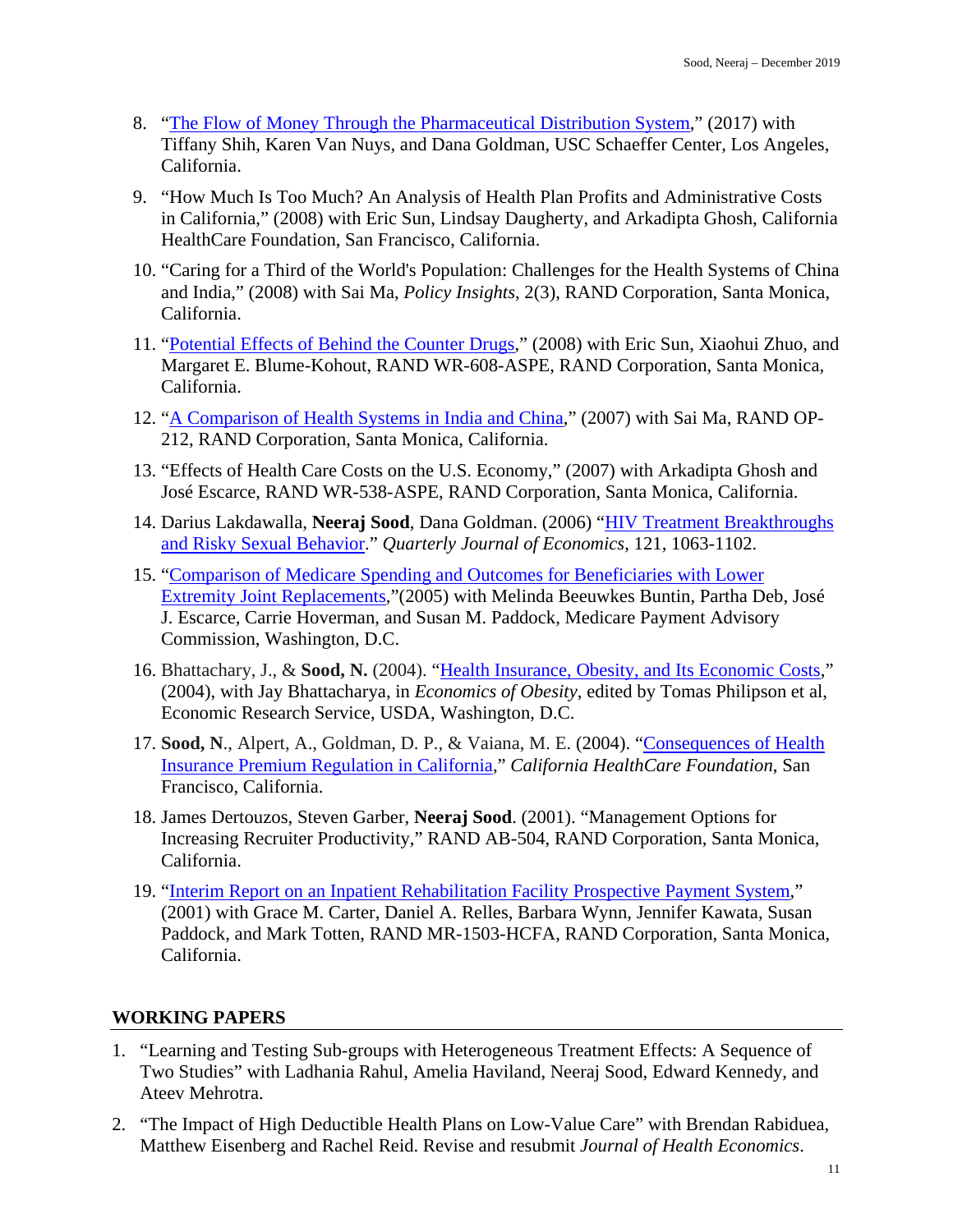- 3. ["Does the Market Reward Quality"](https://www.nber.org/papers/w26460) with Zach Wagner and Manoj Mohanan. Submitted to *Journal of Health Economics*.
- 4. "The Effects of Direct to Consumer Advertising of Prescription Drugs" with Abby Alpert and Darius Lakdawalla. Submitted to *American Economic Journal: Economic Policy*
- 5. "The Effects of Receiving Vertically Integrated Care: Evidence from Inpatient Rehabilitation Care" with Victoria Shier, Lianna Wiselblum, Jose Escarce and Peter Huckfeldt. Submitted to *Health Service Research*
- 6. "Excess Returns in Pharmaceutical Supply Chain" with Kimberly Zhong and Karen Mulligan. Submitted *to International Journal of Health Economics and Management*
- 7. "The Effects of Preferred Provider Networks on Health Care Use and Patient Outcomes" with Jing Gu and Peter Huckfeldt. Submitted to *Health Affairs*.
- 8. "Luck of the Draw: Role of Chance in the Assignment of Medicare Readmissions Penalties" with Sushant Joshi, Andrew Wilcock, Peter Huckfeldt, Teryl Nuckols, Ioana Popescu, José Escarce . Submitted to *Health Affairs*
- 9. "Post-discharge Care and Outcomes for Patients Receiving Vertically Integrated Hospital and Skilled Nursing Facility Care" with Jing Gu, Jose Escarce and Peter Huckfeldt. Submitted to *Health Services Research*
- 10. "Trends in Readmission, Mortality, and Community Discharge Rates at Hospitals with High vs. Low Low-income Patient Proportions in the Medicare Hospital Readmissions Reduction Program" with Zhiyou Yang; Peter Huckfeldt, José Escarce, Teryl Nuckols, and Ioana Popescu. Submitted to *Health Affairs*.
- 11. "Impact of Rewards on Price Shopping for Care" with Christopher Whaley, Leanne Mecalfe, Lan Wu, Michael Chernew, and Ateev Mehrotra. Submitted to *Health Affairs*.

# RESEARCH GRANTS

| 1. What Drives Poor Care for Child Diarrhea? A Standardized Patient Experiment        |
|---------------------------------------------------------------------------------------|
| Role: Principal Investigator on USC Sub Award                                         |
| Amount: \$174,336                                                                     |
| <b>Funding Agency: NIDDK</b>                                                          |
| Date: August 1, 2020 to June, 2024                                                    |
| 2. Nursing Home Residents with Dementia                                               |
| Role: Principal Investigator on USC Sub Award                                         |
| Amount: \$624,419                                                                     |
| <b>Funding Agency: PCORI</b>                                                          |
| Date: January 1, 2018 to December 3, 2022                                             |
| 3. Use of behavioral economics in repeat SARS-CoV-2 antibody testing in disadvantaged |
| communities                                                                           |
| Role: Co-Principal Investigator                                                       |
| Amount: 396,997                                                                       |
| Funding Agency: NIA                                                                   |
| Date: September 1, 2020 to August 31, 2022                                            |
| 4. Assessing the Impact of Direct-to-Consumer Advertising (DTCA) on Consumer Behavior |
| Role: Principal Investigator                                                          |
| Amount: \$363,908                                                                     |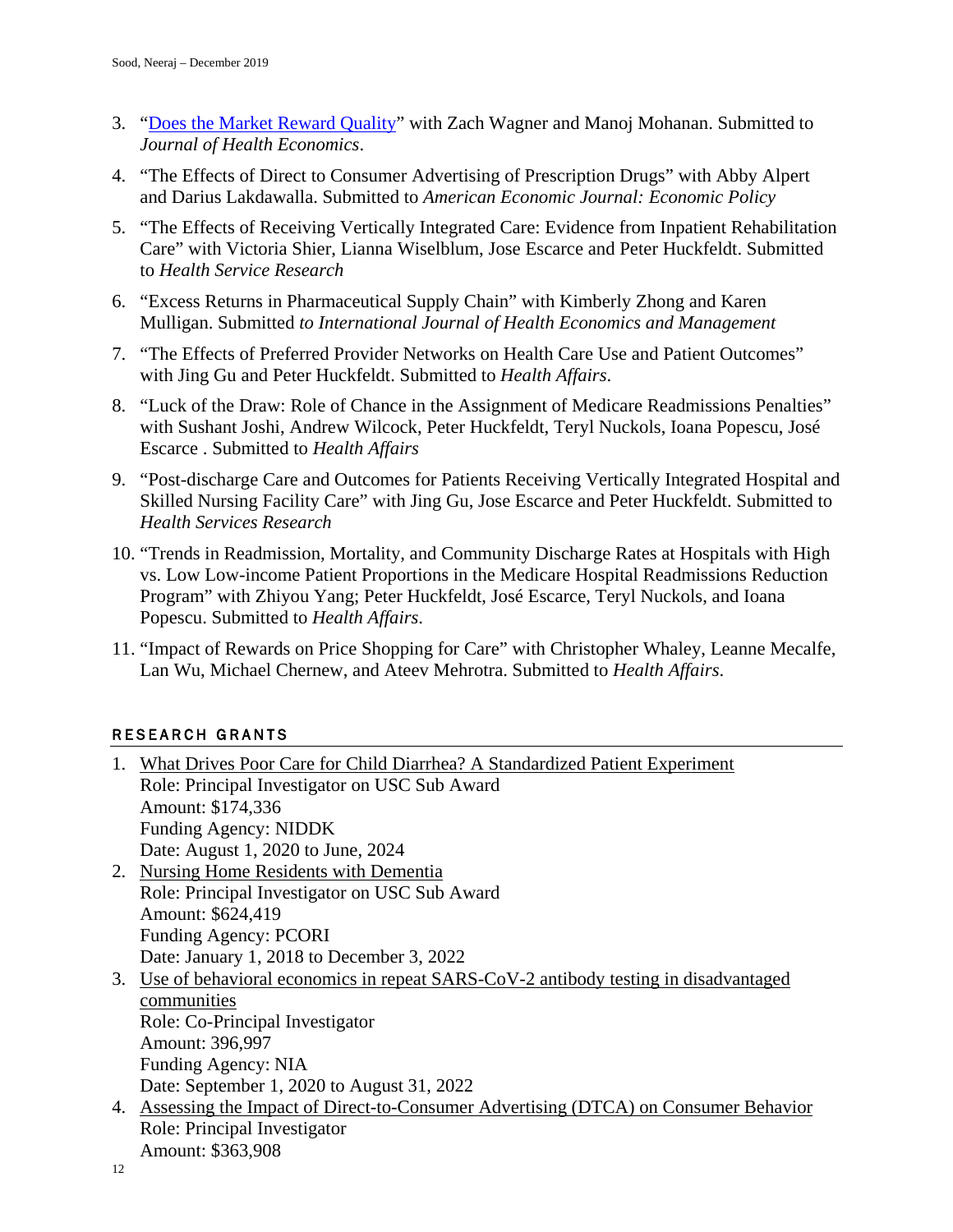Funding Agency: Blue Cross Blue Shield of IL Date: December 1, 2019 to June 30, 2022

- 5. Transitional Care Management Services in Medicare Role: Co-Principal Investigator Amount: \$63,459 Funding Agency: NIA Dates: April 1, 2020 to March 31, 2022
- 6. Direct and Indirect Effects of Direct-to-Consumer Advertising Role: Principal Investigator on USC Sub Award Amount: \$210,817 Funding Agency: AHRQ Date: May 1, 2018 to February 28, 2022
- 7. SARS-COV-2 Antibody Testing in Vulnerable Communities Role: Investigator Amount: \$85,000 Funding Agency: USC Zumberge Research Fund Dates: August 1, 2020 to September 30, 2021
- 8. Identifying Priority Testing Locations in Southern California for COVID-19 With Transmission Dynamics and Network Data Role: Investigator Amount: \$85,000 Funding Agency: USC Zumberge Research Fund Dates: August 1, 2020 to September 30, 2021
- 9. The COVID-19 FIRE Study: First-responder Immune Response Evolution after SARS-Cov-2 Exposure Role: Principal Investigator

Amount: \$125,000 Funding Agency: Abbott Diagnostics Dates: July 30, 2020 to July 29, 2021

- 10. The Effect of Financial Reward Programs on Prices and Utilization of Low-Priced Providers Role: Principal Investigator on USC Sub Award Amount: \$41,794 Funding Agency: Arnold Foundation Dates: July 1, 2018 to September 20, 2020
- 11. Assessing the Impact of Direct to Consumer Advertising on Consumer Behavior Role: Principal Investigator Amount: \$397,625.00 Funding Agency: HCSC Dates: December 1, 2019 to June 30, 2022 12. The Effect of Financial Reward Programs on Prices and Utilization of Low-Priced Providers
- Role: Principal Investigator at USC Amount: \$48,064.00 Funding Agency: Arnold Ventures Dates: July 1, 2018 to June 30, 2020
- 13. Direct and Indirect Effects of Direct to Consumer Advertising in Elder Populations Role: Principal Investigator at USC Amount: \$338.692.00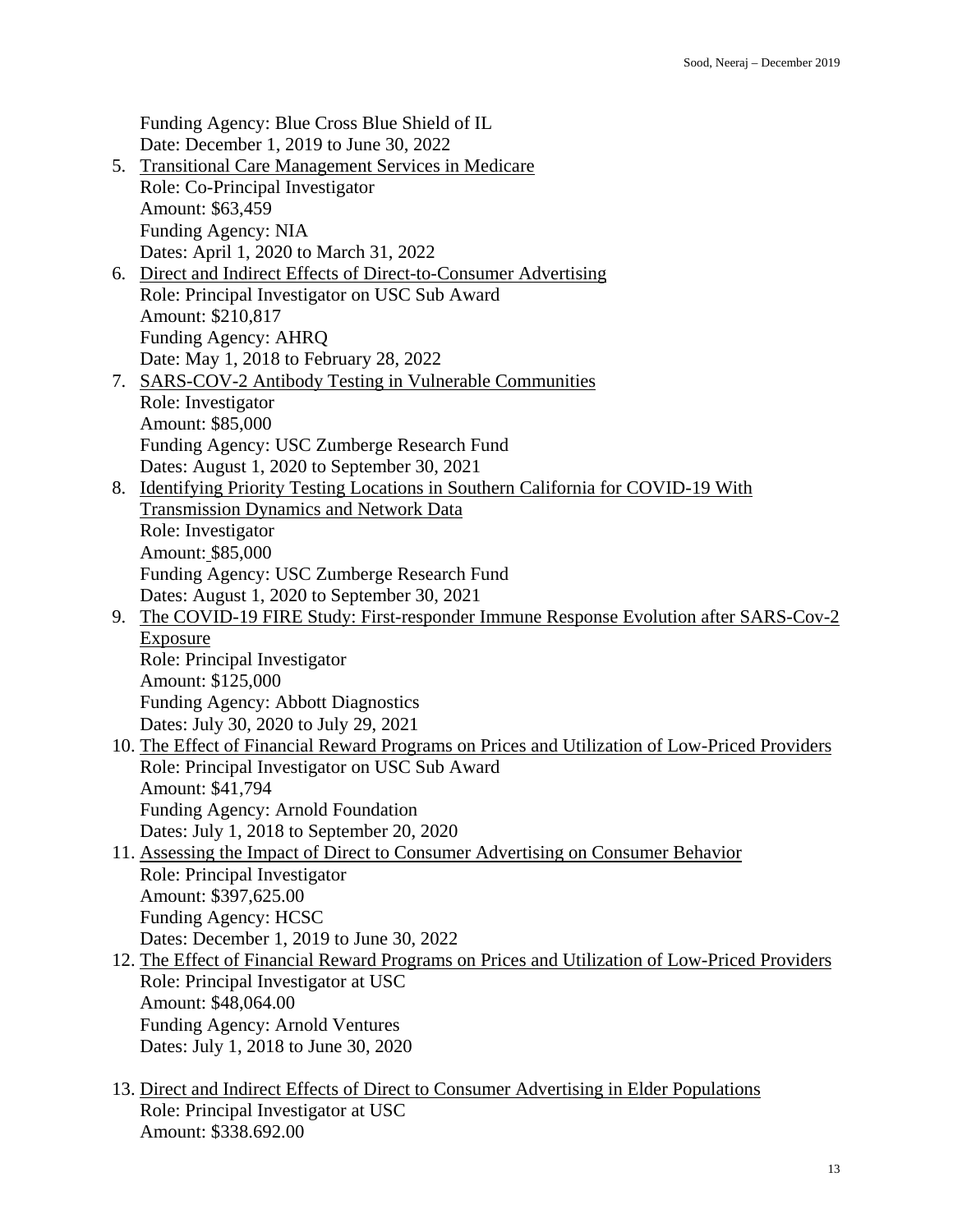Funding Agency: AHRQ Dates: May 1, 2018 to February 28, 2022

- 14. Optimizing Care for Nursing Home Residents with Dementia: A Comparison of Two Non-Pharmacological Treatment Approaches Role: Principal Investigator at USC Amount: \$426,872.00 Funding Agency: PCORI Dates: January 1, 2018 to December 31, 2020
- 15. Racial and SES Disparities in Outcomes of Medicare's Hospital Readmissions Reduction Program Role: Principal Investigator at USC Amount: \$182,189.00 Funding Agency: AHRQ Dates: August 1, 2017 to July 31, 2020
- 16. Vertical Integration and Care Coordination in Post-Acute Care Markets Role: Principal Investigator Amount: \$2,782,639 Funding Agency: National Institute on Aging, R01 mechanism Dates: June 2014 to December 2019
- 17. Consumer-Directed Health Plan Impact on Low-Value Service Utilization and Spending Role: Principal Investigator Amount: \$50,000 Funding Agency: National Institute for Health Care Management Dates: January 1, 2017 – December 31, 2017
- 18. American Society of Health Economists 5th Biennial Conference Role: Principal Investigator (with Rosalie Pacula) Amount: \$15,000 Funding Agency: National Institute on Drug Abuse, National Institute on Alcohol Abuse and Alcoholism, R13 mechanism Dates: January 2014 to December 2014
- 19. Consumer Directed Health Plans and Use of Preventive Services Role: Principal Investigator Amount: \$918,572 Funding Agency: National Institute on Aging, R01 mechanism Dates: September 2012 to May 2015
- 20. Price Transparency and Consumer Directed Health Plans Role: Principal Investigator Amount: \$148,955 Funding Agency: California HealthCare Foundation Dates: January 2012 to December 2012
- 21. Pharmacoeconomics Doctoral Fellowship Role: Principal Investigator (with Jeff McCombs) Amount: \$109,000 Funding Agency: Pfizer Inc.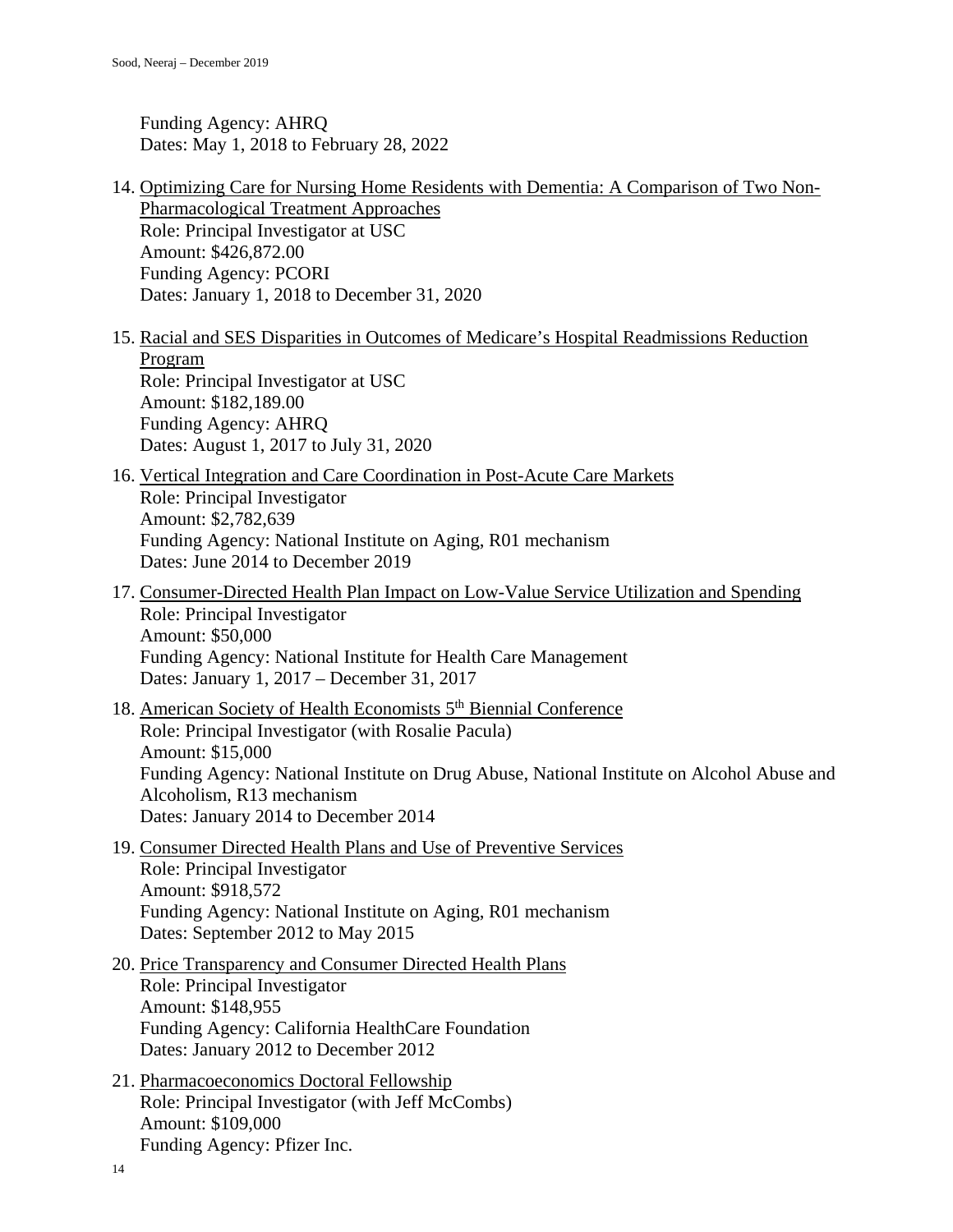Dates: June 2009 to May 2012

22. Title: Economics of Treating Viral STIs Role: Co-Principal Investigator (with Dana Goldman) Amount: \$984,908 Funding Agency: National Institute for Child Health and Human Development, R01 mechanism Dates: September 2009 to August 2011 23. Competition Among Post Acute Care Providers Role: Principal Investigator Amount: \$1,489,725 Funding Agency: Agency for Health Care Research and Quality (AHRQ), R01 mechanism Dates: September 2009 to July 2012 24. Post Acute Costs and Outcomes After Medicare's Reimbursement Changes Role: Principal Investigator (with Melinda Buntin Year 1) Amount: \$1,392,055 Funding Agency: National Institute on Aging, R01 mechanism Dates: March 2008 to February 2012 25. Health in Africa Flagship Report Role: Principal Investigator Amount: \$837,249 Funding Agency: World Bank and International Finance Corporation Dates: January 2009 to December 2010 26. External Costs of Obesity Role: Principal Investigator (with Jay Bhattacharya) Amount: \$160,080 Funding Agency: Stanford University (Original funding from NIH) Dates: March 2008 to August 2009 27. Regulating Health Insurance Premiums: Promises and Pitfalls Role: Principal Investigator Amount: \$174,226 Funding Agency: California HealthCare Foundation Dates: February 2008 to September 2008 28. Economic and Health Impact of Increased Consumer Access to Pharmaceuticals Role: Principal Investigator Amount: \$269,009 Funding Agency: Assistant Secretary Planning and Evaluation, Department of Health and Human Services Dates: October 2007 to September 2008 29. Health Care Costs and the U.S. Economy Role: Principal Investigator Amount: \$183,505 Funding Agency: Assistant Secretary Planning and Evaluation, Department of Health and Human Services Dates: October 2006 to September 2007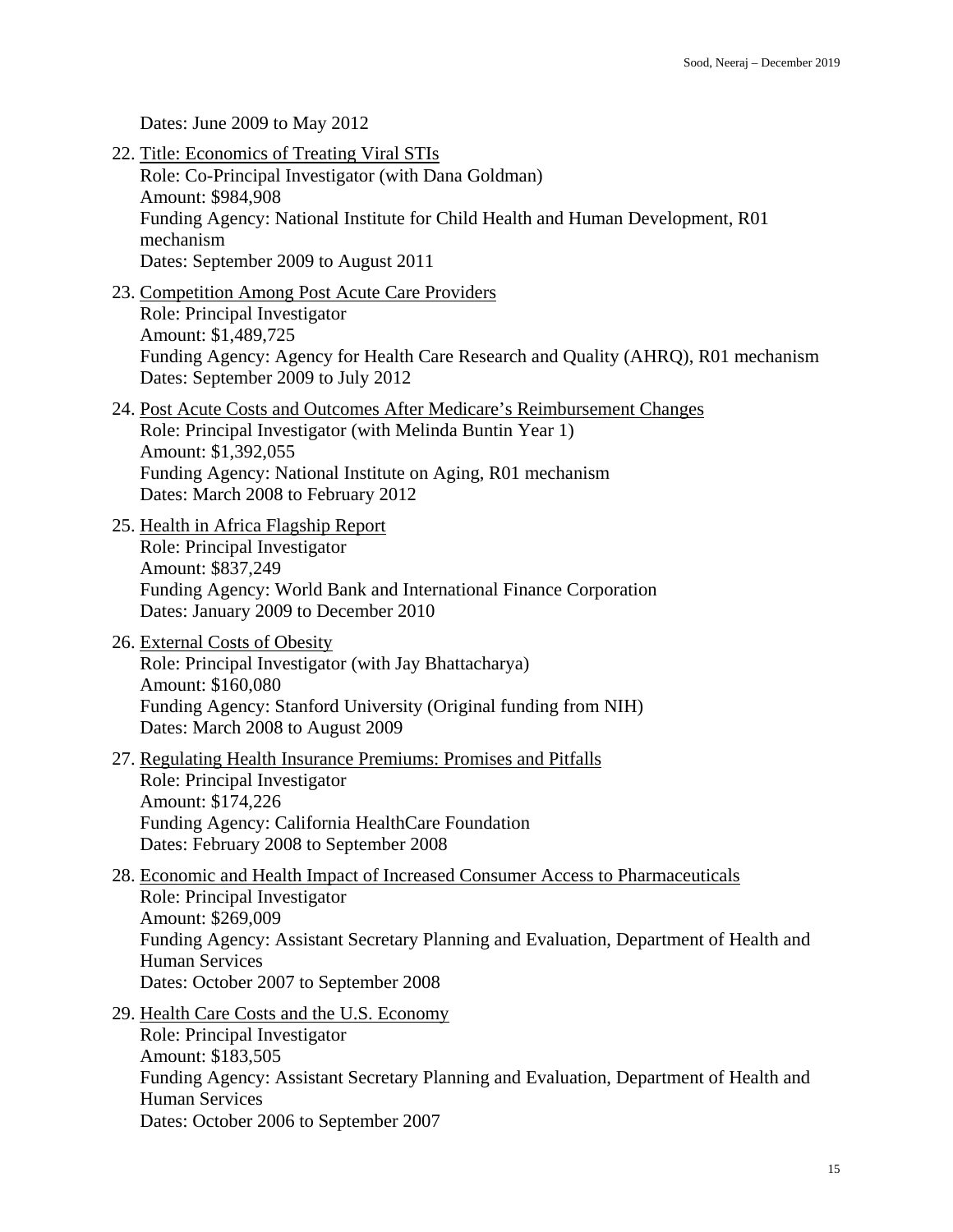- 30. Implications of Medi-Cal Redesign for the HIV+ Population Role: Principal Investigator (with Arleen Leibowitz) Amount: \$69,060 Funding Agency: University of California Los Angeles (Original funding from University Wide AIDS Research Consortium) Dates: July 2006 to May 2007
- 31. Pharmaceutical Policy and Innovation Around the World Role: Co-Principal Investigator (with D. Goldman (PI) and D. Lakdawalla) Amount: \$1,900,000 Funding Agency: Pfizer Inc. Dates: September 2005 to August 2007
- 32. An Investigation of the Viatical Settlements Market Role: Co-Principal Investigator (with Dana Goldman) Amount: \$948,999 Funding Agency: National Institute on Aging, R01 mechanism Dates: September 2003 to August 2007
- 33. Universal Immunization in India Role: Principal Investigator Amount: \$155,856 Funding Agency: RAND Corporation Dates: September 2004 to August 2005
- 34. Early Discharge and Infant Mortality Role: Principal Investigator (with Jesse Malkin) Amount: \$186,650 Funding Agency: National Institute for Child and Human Development Dates: September 2003 to August 2005
- 35. The California ADAP Research Initiative Role: Principal Investigator (with Arleen Leibowitz) Amount: \$60,690 Funding Agency: University of California Los Angeles (Original funding from University Wide AIDS Research Consortium) Dates: July 2003 to November 2004
- 36. The Consequences of Premium Regulation in California Role: Principal Investigator (with Dana Goldman) Amount: \$95,000 Funding Agency: California HealthCare Foundation Dates: July 2003 to December 2003

### PATENTS

Health Cost Calculator/ Flexible Spending Account Calculator, Awarded July 2008.

### ACADEMIC HONORS

2018 Finalist - Research and Innovation Award, Society of Hospital Medicine Annual Meeting for "Heart Failure Mortality Trends after the Medicare Hospital Readmission Reduction Program at Penalized and Non-Penalized Hospitals. With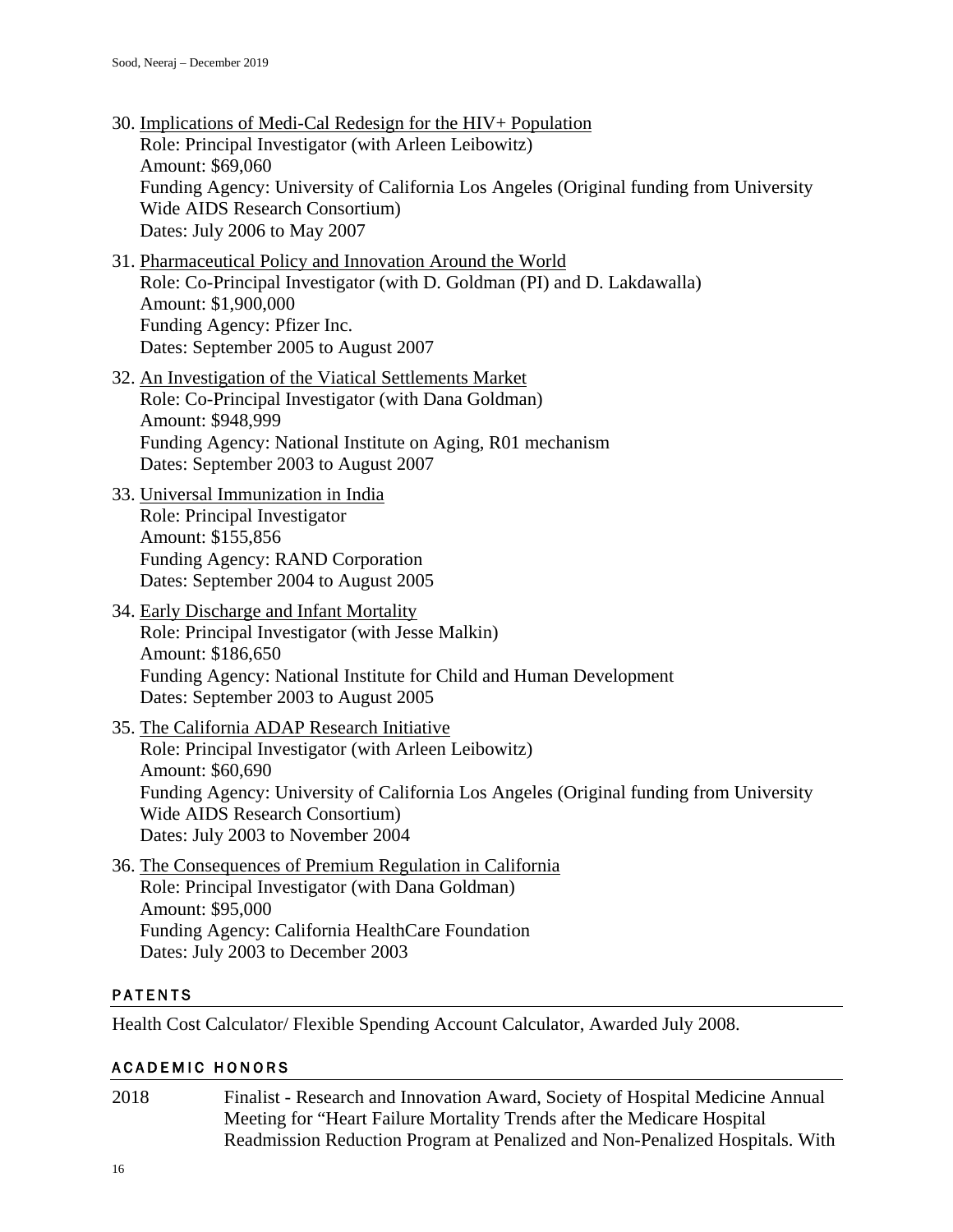|           | Peter Huckfeldt, José Escarce, Andrew Wilcock, Brendan Rabideau, Ioana<br>Popescu, Teryl K. Nuckols.                                                |
|-----------|-----------------------------------------------------------------------------------------------------------------------------------------------------|
| 2015      | Finalist, National Institute for Healthcare Management (NIHCM) award<br>recognizing outstanding work with a significant influence on health policy. |
| 2010      | Finalist, National Institute for Healthcare Management (NIHCM) award<br>recognizing outstanding work with a significant influence on health policy. |
| 2009      | Eugene Garfield Economic Impact Prize, recognizing outstanding research<br>demonstrating how medical research impacts the economy                   |
| 2002      | Fellowship in Behavioral Health Sciences and Policy, University of California<br>Los Angeles, Los Angeles, California                               |
| 2001      | General Distinction, Qualifying Examinations for Ph.D. in Policy Analysis,<br>RAND Graduate School, Santa Monica, California                        |
| 1995-1997 | National Fellowship from the Center for Advanced Study, Delhi University, New<br>Delhi, India                                                       |

# SELECTED PRESENTATIONS

| Sept. 2020 | "Public Policy For Addressing the COVID-19 Pandemic." USC Price Webinar,<br>Los Angeles, CA                                                                                                                                    |
|------------|--------------------------------------------------------------------------------------------------------------------------------------------------------------------------------------------------------------------------------|
| Aug. 2020  | "Admitted Master's Student Town Hall." USC Price Webinar, Los Angeles, CA                                                                                                                                                      |
| June 2020  | "Panel Discussion: Economics of Covid-19." American Society of Health<br>Economists (ASHEcon), Los Angeles, CA.                                                                                                                |
| May 2020   | "Price Talks for Local Leaders." USC Price Webinar, Los Angeles, CA.                                                                                                                                                           |
| May 2020   | "Testing for SARS-CoV-2 antibodies." USC Center for AI in Society, Los<br>Angeles, CA.                                                                                                                                         |
| Mar. 2020  | "NASEM Committee STD." Webinar, Washington, DC.                                                                                                                                                                                |
| Mar. 2020  | "Health Policy for Clinicians." LAC Medical Center, Los Angeles, CA.                                                                                                                                                           |
| Jan. 2020  | "PBM Economics and New Pricing Models." Governor's Task Force on<br>Reducing Prescription Drug Prices, Milwaukee, Wisconsin. (presenter)                                                                                       |
| Jan. 2020  | "Markets and Health Care Quality in Low and Middle-Income Countries (I1,<br>D4)." American Economic Association Annual meeting and the American Society<br>of Health Economist Board meeting, San Diego, CA. (paper presented) |
| Nov. 2019  | "State Drug Transparency Laws." Webinar for USC Annenberg Center for Health<br>Journalism, Los Angeles, CA. (presenter)                                                                                                        |
| Nov. 2019  | "Prescription Drug Advertising and Drug Utilization: The Role of Medicare Part<br>D." Association for Public Policy Analysis and Management (APPAM), Denver,<br>CO. (presenter)                                                |
| Nov. 2019  | "Rising to the Health Care Cost Challenge." Association for Public Policy<br>Analysis and Management (APPAM), Denver, CO. (organizer/moderator)                                                                                |
| Nov. 2019  | "Policy Issues in Generic and Biosimilar Drug Markets." Association for Public<br>Policy Analysis and Management (APPAM), Denver, CO. (chair/discussant)                                                                       |
| Oct. 2019  | "Role of luck in hospital readmissions." Kaiser Permanente Research Facility, in<br>Pasadena, CA. (presenter)                                                                                                                  |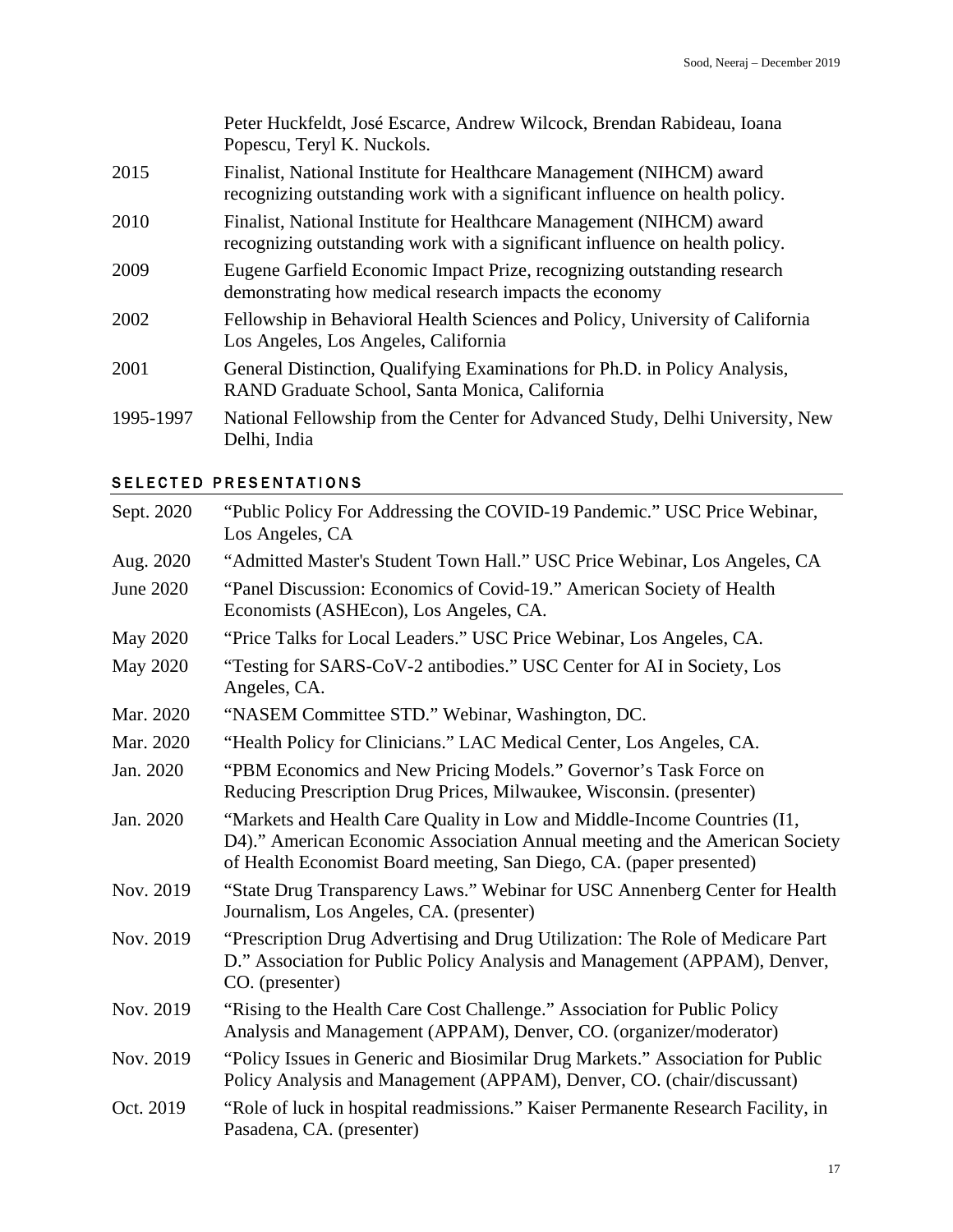| Aug. 2019        | "PBM Economics." Webinar for National Assoc. of Insurance Commissioners<br>PBM Subgroup, Los Angeles, CA (presenter)                                                                                                                         |
|------------------|----------------------------------------------------------------------------------------------------------------------------------------------------------------------------------------------------------------------------------------------|
| <b>July 2019</b> | "What are the benefits of subscription models?" Brookings Institution,<br>Washington, D.C. (discussant)                                                                                                                                      |
| June 2019        | "Effectiveness of a School-Based Human Papillomavirus Vaccine Program for<br>Increasing Vaccine Uptake in an Underserved Area." ASHEcon in Washington,<br>DC. (discussant)                                                                   |
| June 2019        | "Spillovers of Medicare's Mandatory Bundled Payment for Joint Replacement<br>into Other Patients." ASHE con in Washington, DC. (discussant)                                                                                                  |
| June 2019        | "The Effects of Prescription Drug Coupons on Generic Drug Use, Adherence, and<br>Competition: Evidence from Three Drug Classes" ASHEcon in Washington, DC.<br>(discussant)                                                                   |
| Apr. 2019        | "Machine Learning in Health Care." NBER Health Economics, Boston, MA.                                                                                                                                                                        |
| Mar. 2019        | "Novel Policies for Lowering Prescription Drug Costs." Brookings Institution,<br>Boston, MA.                                                                                                                                                 |
| Mar. 2019        | "Improving Health Care Quality in Low and Middle Income Countries." The<br>African Centres for Diseases Control and Prevention (Africa CDC), Addis Ababa,<br>Ethiopia                                                                        |
| Oct. 2018        | "Pharmaceutical Supply Chain Economics." California Medical Association<br>House of Delegates, Sacramento, CA.                                                                                                                               |
| Aug. 2018        | "Improving Drug Price Transparency." Oregon Task Force on Prescription Drugs<br>via teleconference.                                                                                                                                          |
| <b>July 2018</b> | "High Deductible Health Plans: Pros and Cons." CalPERS Board of<br>Administration, Concord, California.                                                                                                                                      |
| <b>July 2018</b> | "Expanding Access to Breakthrough Therapies." National Academies Workshop:<br>Novel Strategies for Improving Access to Hepatitis C Drugs, Washington, D.C.                                                                                   |
| <b>June 2018</b> | "Potential Effects of the Proposed CVS Acquisition of Aetna on Competition and<br>Consumer Welfare." California Department of Insurance, Aetna-CVS Merger<br>Hearing, San Francisco, California.                                             |
| Nov.2017         | "Follow the Money: The Flow of Funds in the Pharmaceutical Distribution<br>System." Federal Trade Commission conference, Understanding Competition in<br>the Prescription Drug Markets: Entry and Supply Chain Dynamics, Washington,<br>D.C. |
| Oct. 2017        | "What Do We Know About High Deductible Health Plans?" Baker Institute<br>Conference on National Health Care Reform: Beyond Repeal and Replace,<br>Houston, TX.                                                                               |
| Oct. 2017        | "Policy Prescriptions for Pharmaceutical Innovation and Pricing," USC Lifespan<br>Health Summit, Los Angeles, CA.                                                                                                                            |
| June 2017        | "Follow the Money: The Flow of Funds in the Pharmaceutical Distribution<br>System." Fostering Competition in the Pharmaceutical Distribution Chain<br>Conference at the Brookings Institution, Washington, D.C.                              |
| June 2017        | "Policy Prescriptions for the U.S. Pharmaceutical Market." University of<br>Minnesota, Minneapolis, Minnesota.                                                                                                                               |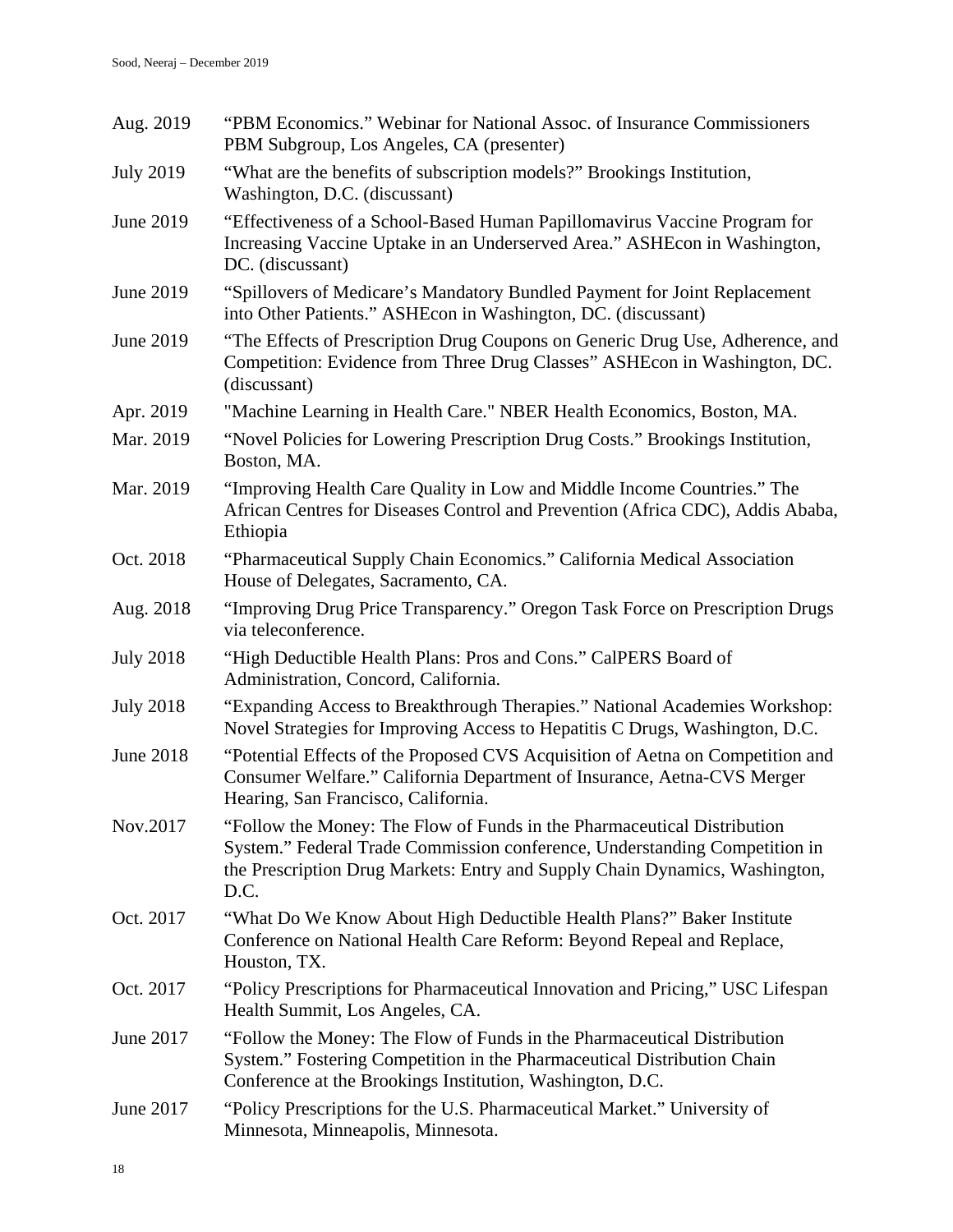| Apr. 2017        | "Improving Access to Hepatitis C Cure." Centers for Disease Control Summit for<br>the Elimination of Hepatitis B and Hepatitis C as Public Health Threats in the<br>United States, Atlanta, Georgia.                 |
|------------------|----------------------------------------------------------------------------------------------------------------------------------------------------------------------------------------------------------------------|
| Apr. 2017        | "Should Medicare Negotiate Drug Prices? USC Schaeffer Center's What Role<br>Should Government Place in Drug Price Negotiations Conference, Los Angeles,<br>California.                                               |
| June 2016        | "Low Value Care in a Commercially Insured Population." Annual Research<br>Meeting of Academy Health, Boston, MA.                                                                                                     |
| June 2016        | "Quality and Costs in Narrow Network Skilled Nursing Facilities." American<br>Society of Health Economists Conference, Philadelphia, PA.                                                                             |
| June 2016        | "Does Enrollment in High Deductible Health Plans Encourage Price Shopping for<br>Physician Office Visits?" American Society of Health Economists Conference,<br>Philadelphia, PA.                                    |
| May 2016         | "Effects of DTCA on Drug Utilization and Adherence" Bates White Life Sciences<br>Symposium, Washington, D.C.                                                                                                         |
| Aug. 2015        | "The Impact of CDHPs on Use of Preventive Services?" NIH Conference on<br>Economics of Prevention, Bethesda, Maryland.                                                                                               |
| <b>July 2015</b> | "Does Enrollment in CDHPs Encourage Price Shopping?" International Health<br>Economics Association World Congress, Milan, Italy.                                                                                     |
| <b>July 2015</b> | "The Long Term Effects of Consumer-Directed Health Plans on Cancer<br>Screening." International Health Economics Association World Congress, Milan,<br>Italy.                                                        |
| May 2015         | "Precision Medicine: A Health Economics Perspective." Georgetown<br>Personalized Medicine Workshop, Washington, D.C.                                                                                                 |
| Mar. 2015        | "Making Healthcare More Affordable." Informational Hearing California Senate<br>Committee on Health, Sacramento, CA.                                                                                                 |
| Mar. 2015        | "High Deductible Health Plans." Joint Informational Hearing California Senate<br>Public Employment and Retirement Committee, Assembly Public Employees,<br>Retirement and Social Security Committee, Sacramento, CA. |
| Oct. 2014        | "The Impact of Government Sponsored Health Insurance on Health" 9th Annual<br>Workshop on Government Sponsored Health Insurance, World Bank, New Delhi,<br>India.                                                    |
| Oct. 2014        | "The Impact of Government Sponsored Health Insurance on Health" Press<br>Conference co-hosted with Honorable Minister of Health Karnataka, New Delhi,<br>India.                                                      |
| June 2014        | "Is the Cost Disease in U.S. Hospitals a Misdiagnosis?" American Society of<br>Health Economists Conference, Los Angeles, CA.                                                                                        |
| June 2014        | "Medical Innovation and the Changing Health and Health Care Costs of Obesity."<br>American Society of Health Economists Conference, Los Angeles, CA.                                                                 |
| June 2014        | "Repeat HIV Testing and Risky Sexual Behavior: Evidence from a Randomized<br>Controlled Trial in Malawi." American Society of Health Economists Conference,<br>Los Angeles, CA.                                      |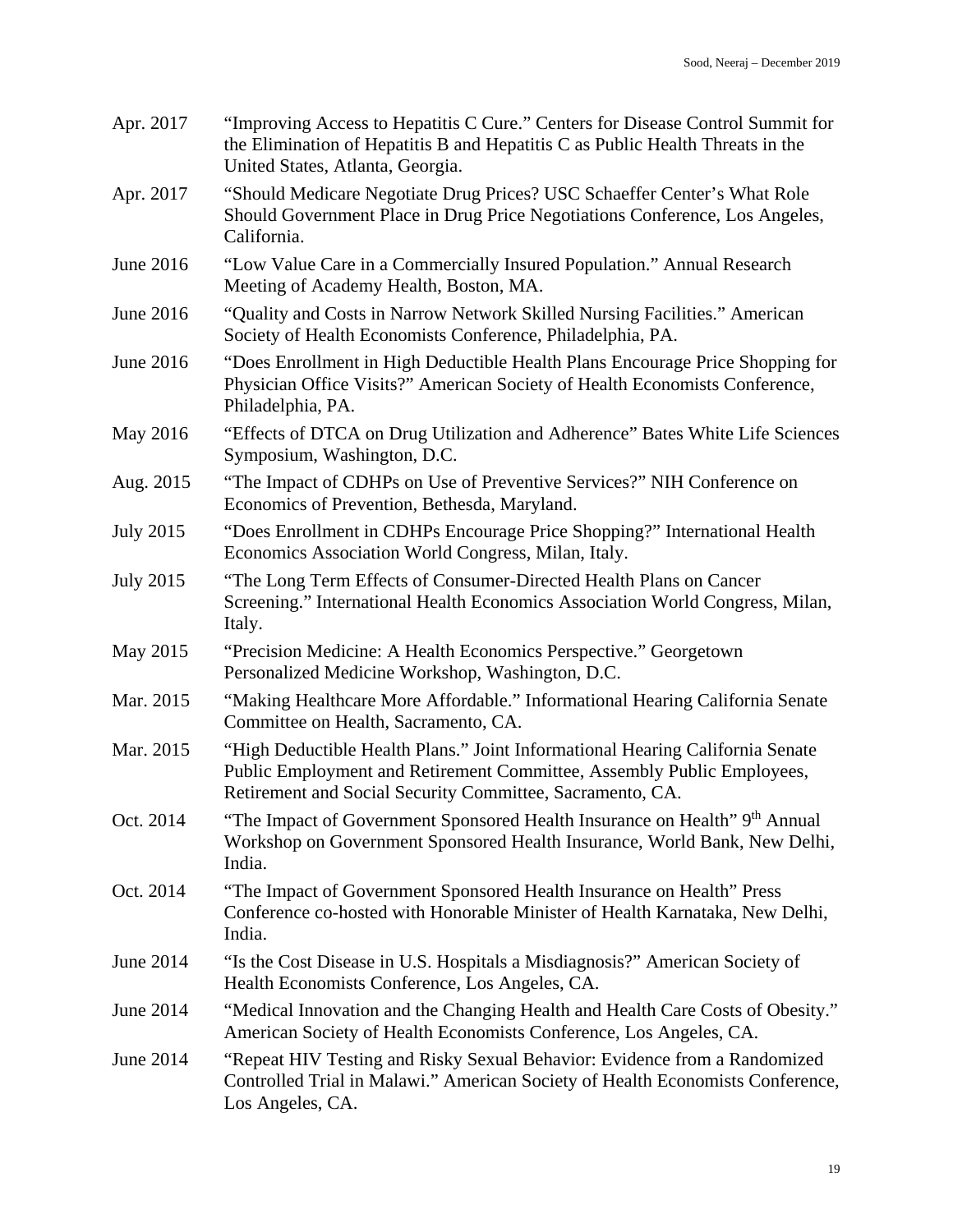| June 2014        | "A Cost-Effectiveness Analysis of Pre-Exposure Prophylaxis (PrEP) for the<br>Prevention of HIV in the Los Angeles County MSM Population." American<br>Society of Health Economists Conference, Los Angeles, CA. |
|------------------|-----------------------------------------------------------------------------------------------------------------------------------------------------------------------------------------------------------------|
| June 2014        | "Prescription Drug Advertising and Drug Utilization: the Role of Medicare Part<br>D." American Society of Health Economists Conference, Los Angeles, CA.                                                        |
| June 2014        | "The Impact of a Novel Price Transparency Platform on Prices of Laboratory<br>Procedures." American Society of Health Economists Conference, Los Angeles,<br>CA.                                                |
| June 2014        | "Shopping for a Physician: Is Per Visit Costs Useful Information?" American<br>Society of Health Economists Conference, Los Angeles, CA.                                                                        |
| June 2014        | "Price Shopping in Consumer Directed Health Plans." American Society of<br>Health Economists Conference, Los Angeles, CA.                                                                                       |
| June 2014        | "Managing Financial Risk through Social Health Insurance: Welfare Effects of an<br>Indian Health Insurance Scheme for the Poor." American Society of Health<br>Economists Conference, Los Angeles, CA.          |
| June 2014        | "The Long Term Effects of Consumer-Directed Health Plans on Health Care<br>Costs." American Society of Health Economists Conference, Los Angeles, CA.                                                           |
| June 2014        | "The Long Term Effects of Consumer-Directed Health Plans on Use of<br>Preventive Care." American Society of Health Economists Conference, Los<br>Angeles, CA.                                                   |
| June 2014        | "HIV Treatment, Mortality, and Labor Market Outcomes in Malawi." American<br>Society of Health Economists Conference, Los Angeles, CA.                                                                          |
| June 2014        | "Impact of PEPFAR on Employment Outcomes: Evidence from Sub-Saharan<br>Africa." American Society of Health Economists Conference, Los Angeles, CA.                                                              |
| Mar. 2014        | "HIV Care Providers Emphasize the Importance of the Ryan White Program for<br>Access to and Quality of Care." Health Affairs Issue Briefing: The ACA and the<br>Future of HIV/AIDS in America, Washington, D.C. |
| Nov. 2013        | "First, Do No Harm: Financial Conflicts in Medicine." Southern California<br>Finance Conference, Claremont McKenna College, Claremont, CA.                                                                      |
| Nov. 2011        | "Social Stigma and Risky Behavior." Seminar at Harvard University, Cambridge,<br>MA.                                                                                                                            |
| Sept. 2011       | "Medicare's Bundled Payment Pilot: Analysis and Recommendations on Where<br>to Begin." Health Affairs Forum, Washington, D.C.                                                                                   |
| June 2011        | "Consumer-Directed Health Plans: Now and the Future." Panelist at AHIP<br>Institute, San Francisco, CA.                                                                                                         |
| Nov. 2010        | "HIV-Related Social Stigma and Risky Sexual Behavior." Guest Lecturer at<br>Economics Department at UQAM, Montreal, Canada.                                                                                     |
| Sept. 2010       | "Competition, Prospective Payment, and Outcomes in Post-Acute Care Markets."<br>AHRQ, Washington, D.C.                                                                                                          |
| <b>July 2010</b> | "Medicare Part D and Pharmaceutical Innovation." National Bureau of Economic<br>Research Summer Institute, Boston, MA.                                                                                          |
| <b>July 2010</b> | "Panel Discussion on Quality of Care." Pardee RAND Graduate School 40th<br>Anniversary Celebration, Santa Monica, CA.                                                                                           |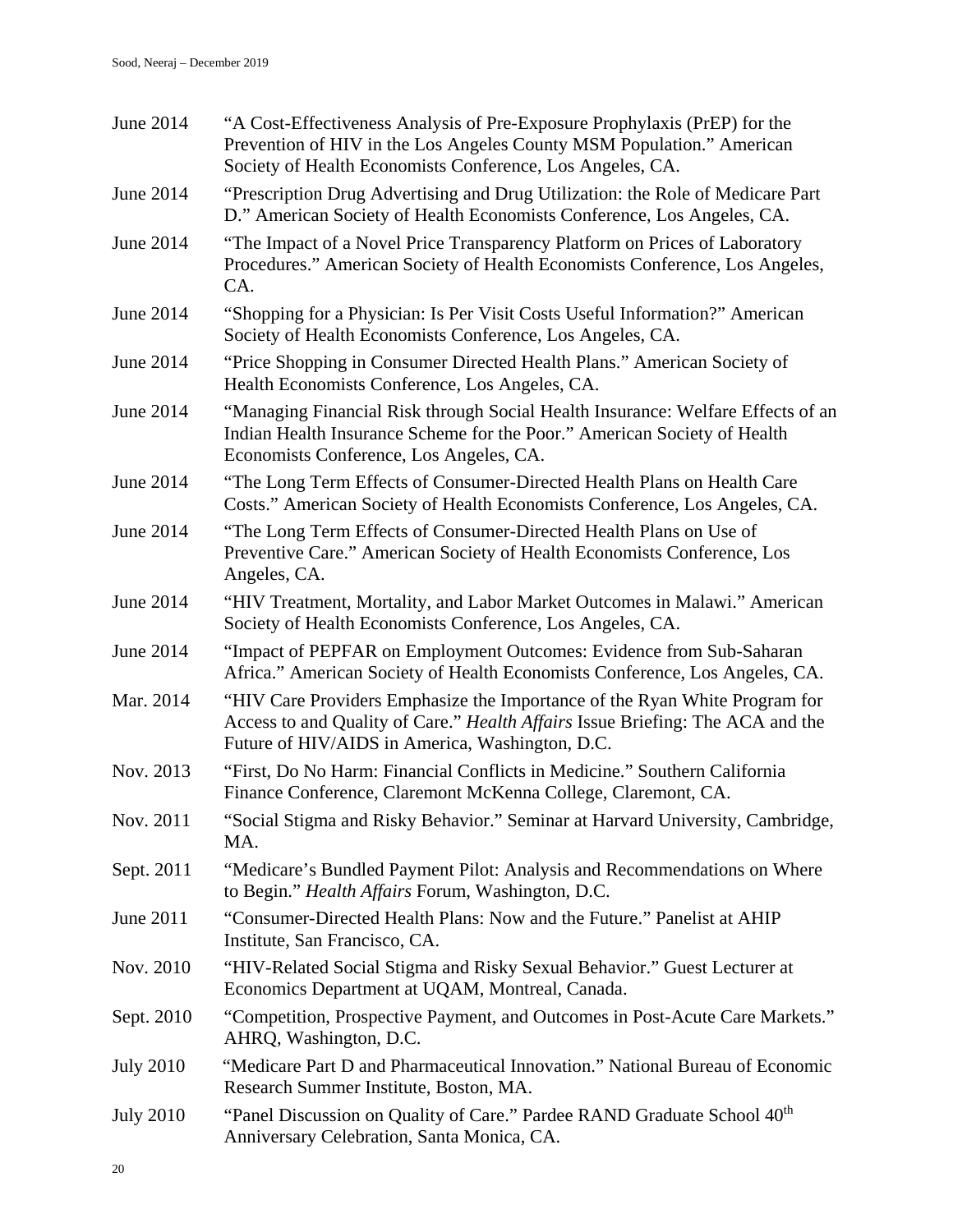| <b>July 2010</b> | "Panel Discussion on Health Care Reform." Masters in Medical Management<br>Program, University of Southern California, Los Angeles, CA.                                             |
|------------------|-------------------------------------------------------------------------------------------------------------------------------------------------------------------------------------|
| June 2010        | "Post-Acute Care Reimbursement, Costs, and Outcomes."<br>American Society for Health Economists Annual Conference, Ithaca, NY.                                                      |
| June 2010        | "Medicare Part D and Pharmaceutical Innovation." American Society for Health<br>Economists Annual Conference, Ithaca, NY.                                                           |
| May 2010         | "Incentives to Innovate." Wharton Business School, Philadelphia, PA.                                                                                                                |
| Apr. 2010        | "Medicare Part D and Pharmaceutical Innovation." Pharmaceutical Economics<br>and Policy Council, Miami, FL.                                                                         |
| June 2009        | "Health Care Cost Growth and the Economic Performance of U.S. Industries."<br>Congressional Briefing Series, Washington, D.C.                                                       |
| Feb. 2009        | "Health Care and the American Promise." Taylor Symposium, Indianapolis, IN.                                                                                                         |
| Feb. 2009        | "Health Insurance as a Two-Part Pricing Contract." Indiana University Purdue<br>University Indianapolis (IUPUI), Indianapolis, IN.                                                  |
| Dec. 2008        | "Health Insurance as a Two-Part Pricing Contract." Federal Trade Commission,<br>Washington, D.C.                                                                                    |
| Nov. 2008        | "Does Insurance Make You Fat?" National Bureau of Economic Research<br>(NBER) Economics of Obesity Workshop, Baton Rouge, LA.                                                       |
| Sept. 2008       | "Potential Effects of Behind the Counter Drugs." ASPE, Department of Health<br>and Human Services, Washington, D.C.                                                                 |
| <b>June 2008</b> | "Health Insurance, Administrative Costs, and Profits." Legislative briefing at the<br>California Capitol organized by California Health Care Foundation, Sacramento,<br>California. |
| <b>June 2008</b> | "Welfare Effects of Prescription Drug Insurance." ASHE, Duke University,<br>Durham, North Carolina.                                                                                 |
| Oct. 2007        | "Welfare Effects of Prescription Drug Insurance." Cornell University, Ithaca, NY.                                                                                                   |
| Sept. 2007       | "Health Care Cost Growth and the U.S. Economy." ASPE, Department of Health<br>and Human Services, Washington, D.C.                                                                  |
| <b>July 2007</b> | "Welfare Effects of Medicare Part D." 28th National Bureau of Economic<br>Research (NBER) Summer Institute, Cambridge, MA.                                                          |
| Nov. 2006        | "Pharmaceutical Regulation, Market Size, and Innovation." Pharmaceutical<br>Economics and Policy Council, Paris, France.                                                            |
| June 2006        | "HIV Treatment Breakthroughs and Sexual Behavior Among the Uninfected."<br>American Society of Health Economists Annual Conference, Madison, WI.                                    |
| May 2006         | "HIV Treatment Breakthroughs, Law Enforcement, and Risky Sexual Behavior."<br>Department of Health Research and Policy, Stanford University, Palo Alto, CA.                         |
| Apr. 2006        | "HIV and Medicaid Policy." Legislative briefing at the Capitol organized by<br>UARP and the Office of the President, University of California, Sacramento,<br>California.           |
| Feb. 2006        | "HIV and Medicaid Policy." 21 <sup>st</sup> UARP HIV/AIDS Biennial Investigators'<br>Meeting, San Francisco, CA.                                                                    |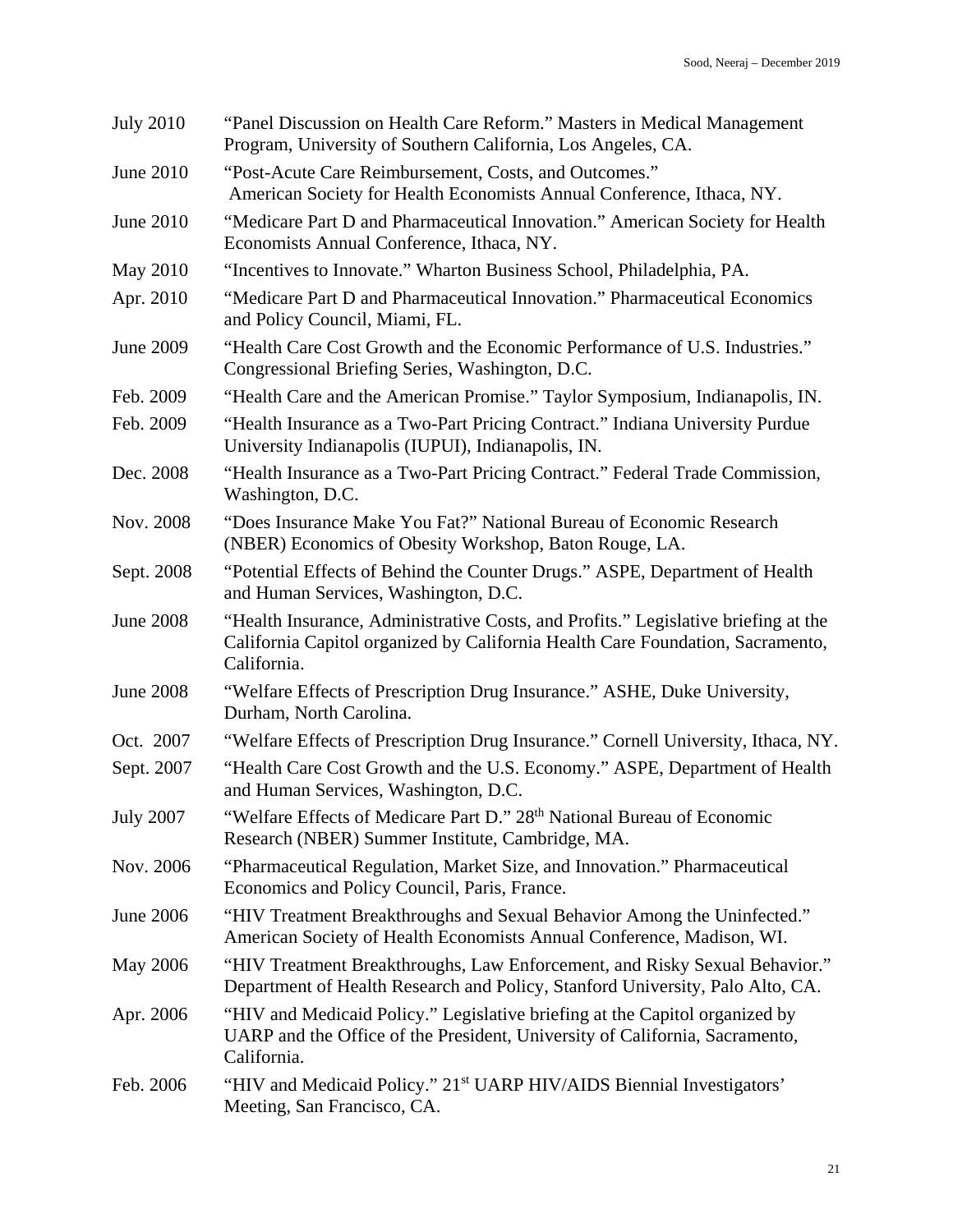| <b>July 2005</b> | "Insurance and Innovation in Health Care Markets." 26 <sup>th</sup> National Bureau of<br>Economic Research (NBER) Summer Institute, Cambridge, MA.                    |
|------------------|------------------------------------------------------------------------------------------------------------------------------------------------------------------------|
| Oct. 2004        | "Immigrants, Their Legal Status, and Their Health Insurance." ERIU Workshop,<br>University of Michigan, Ann Arbor, MI.                                                 |
| <b>July 2004</b> | "HIV Treatment Breakthroughs and Risky Sexual Behavior." 25 <sup>th</sup> National<br>Bureau of Economic Research (NBER) Summer Institute, Cambridge, MA.              |
| May 2004         | "The Reallocation of Compensation in Response to Health Insurance Premium<br>Increases." NBER Frontiers in Health Policy Research Conference, Washington,<br>D.C.      |
| Apr. 2004        | "HIV Treatment Breakthroughs and Risky Sexual Activity." 15 <sup>th</sup> Annual Health<br>Economics Conference, University of Alabama at Birmingham, Birmingham, AL.  |
| June 2003        | "Evaluating Price Changes in the Viatical Settlements Market." 4 <sup>th</sup> World<br>Congress of the International Health Economics Association, San Francisco, CA. |
| June 2002        | "Price Regulations of Secondary Life Insurance Markets." 13th Annual Health<br>Economics Conference. Carnegie Mellon University, Pittsburgh, PA.                       |
| June 1999        | "Evaluating Provider Payment Schemes for the Provision of Health Services."<br>Association of Health Researchers (AHSR) Annual Conference, Chicago, IL.                |

### TEACHING

- Health Policy and Management; Policy, Planning, and Development Program, USC
- Pharmacoeconomics; Doctor of Pharmacy Program, USC
- Econometrics; PhD in Health Economics Program, USC
- Health Economics; PhD in Policy Analysis Program, Pardee RAND Graduate School

# EXTERNAL SERVICE & PROFESSIONAL ACTIVITIES

#### Extramural Service Appointments

|           | 2020-Present National Associate, National Academies of Sciences, Engineering, and<br>Medicine's                                                                                                  |
|-----------|--------------------------------------------------------------------------------------------------------------------------------------------------------------------------------------------------|
|           | 2018-Present Co-Editor, Journal of Policy Analysis and Management                                                                                                                                |
|           | 2019-Present Member, National Academies of Sciences, Engineering, and Medicine's (the<br>Academies) Committee on Prevention and Control of Sexually Transmitted<br>Diseases in the United States |
| 2017-2019 | National Academies of Science, Committee on Improving Quality of Health Care<br>Globally                                                                                                         |
| 2016-2018 | National Academies of Science, Committee on a National Strategy for the<br>Elimination of Hepatitis B and C                                                                                      |
|           | 2016-Present Board of Directors, American Society of Health Economists                                                                                                                           |
|           | 2016-Present Editorial Board Member, Journal of Health Economics                                                                                                                                 |
| 2015-2018 | Research Advisory Committee Member, Medica Research Institute                                                                                                                                    |
| 2006-2016 | Editorial Board Member, Forum for Health Economics and Policy                                                                                                                                    |
|           | 2014-Present Editorial Board Member, Health Services Research                                                                                                                                    |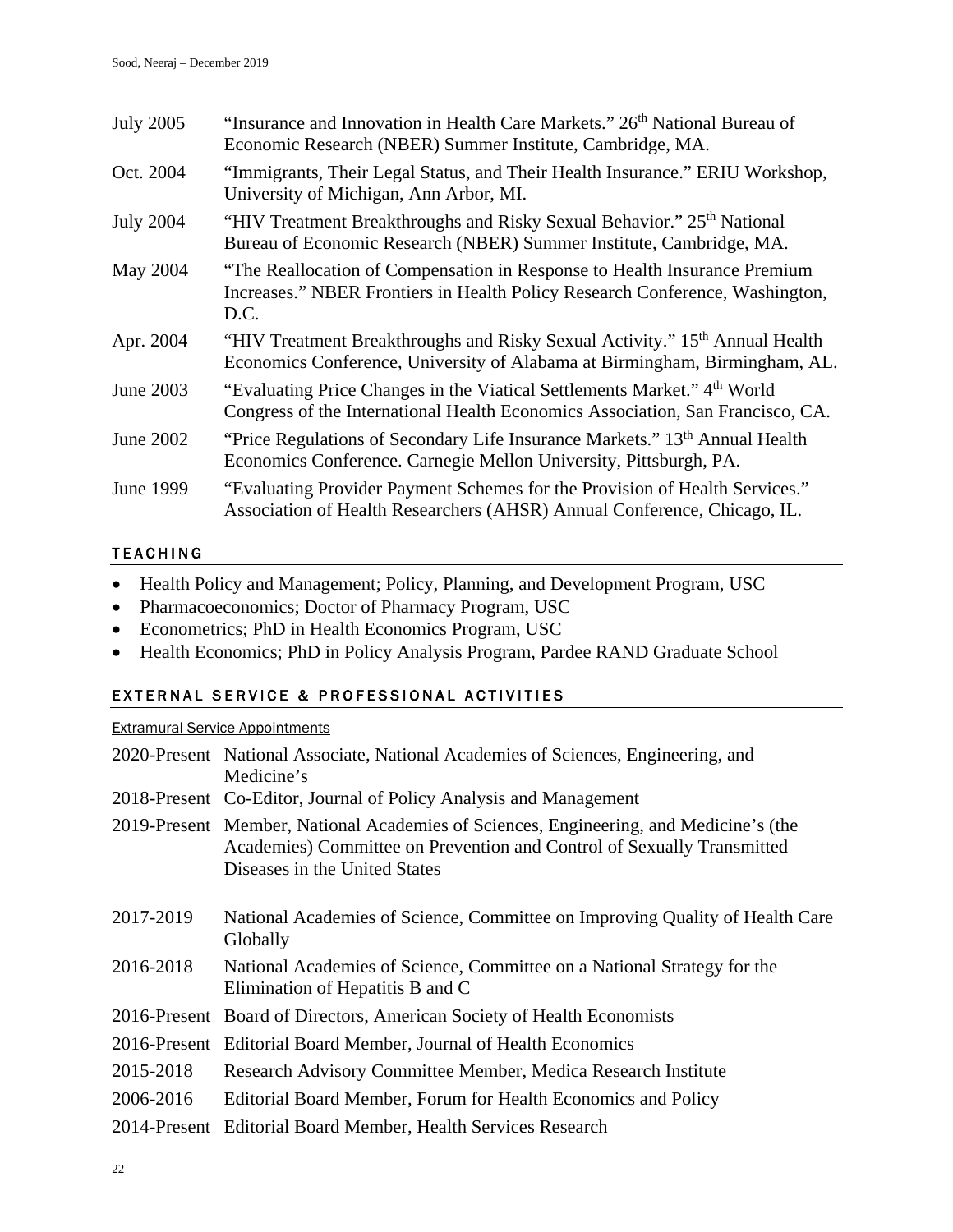# 2015-2019 Member of Advisory Council, California HIV/AIDS Research Program

# 2011-2015 HSOD Study Section Member, National Institutes of Health

#### Ad Hoc Grant Reviewer

- National Science Foundation
- National Institutes of Health
- Social Sciences and Humanities Research Council of Canada
- Robert Wood Johnson Foundation

#### Ad Hoc Journal Reviewer

*General Science*

- Proceedings of National Academies of Science
- PLoS ONE
- Science

*Medicine & Health Policy*

- BMJ
- Journal of American Medical Association
- Lancet
- Health Affairs
- Health Services Research
- JAMA Internal Medicine
- Social Science and Medicine
- Medical Decision Making
- Journal of General Internal Medicine

### *Economics*

- Journal of Political Economy
- Quarterly Journal of Economics
- Economic Journal
- Journal of Human Resources
- Journal of Health Economics
- Journal of Public Economics
- Journal of Applied Econometrics
- Journal of Policy Analysis and Management
- American Journal of Agricultural Economics
- Contemporary Economic Policy
- Journal of Human Capital
- Health Economics
- European Journal of Health Economics

### USC SERVICE

#### Administrative Appointments

2019-Present Vice Dean for Faculty and Affairs, Sol Price School of Public Policy, University of Southern California, Los Angeles, CA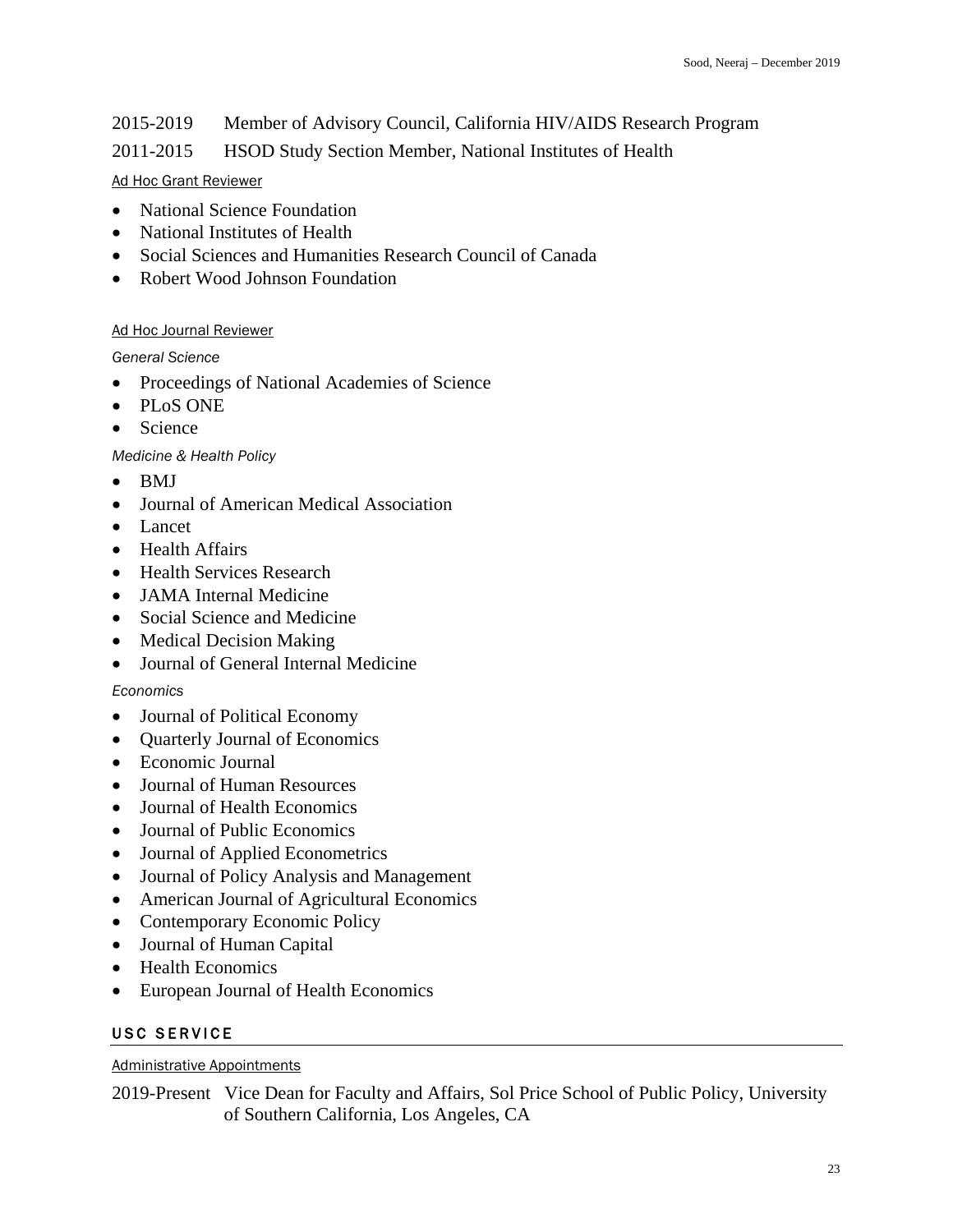- 2016-2017 Faculty Environment and Employment Committee Co-chair, Academic Senate Executive Board
- 2015-Present Vice Dean for Research and Technology, Sol Price School of Public Policy
- 2013-2018 Director of Research, Schaeffer Center for Health Policy and Economics
- 2009 Director of International Programs, Schaeffer Center for Health Policy and Economics

Committees & Other Service

| Member, Conflict of Interest on Research Committee                                                  |
|-----------------------------------------------------------------------------------------------------|
| Board Member, Center for Health System Innovation                                                   |
| Director, Leonard D. Schaeffer RAND-USC Initiative in Health Policy &<br>Economics                  |
| Chair, Faculty Environment and Employment Committee, University Committee                           |
| Member, Faculty Environment and Employment Committee, University<br>Committee                       |
| Mentor, Dean's Summer Research Fellowship Program, School of Pharmacy                               |
| Chair, Host Committee for 5 <sup>th</sup> American Society of Health Economics Conference<br>at USC |
| Member, Faculty Merit Review Consultation Committee, School of Pharmacy                             |
| Grant Reviewer, Clinical and Translational Science Institute at USC                                 |
| Mentor, Dean's Summer Research Fellowship Program, School of Pharmacy                               |
| Member, Peer Review Taskforce, School of Pharmacy                                                   |
| Member, Faculty Merit Review Consultation Committee, School of Pharmacy                             |
| Mentor, Dean's Summer Research Fellowship Program, School of Pharmacy                               |
| Member, Website Redesign Committee, Schaeffer Center for Health Policy and<br>Economics             |
| Member, Pharmaceutical Economics & Policy Caucus, School of Pharmacy                                |
| Member, Admissions Committee for PhD in Health Economics                                            |
|                                                                                                     |

### DOCTORAL STUDENTS

- 1. Arnab Mukherji PhD in Policy Analysis, Pardee RAND Graduate School, 2006 Initial Placement: Indian Institute of Management, Bangalore (IIM-B)
- 2. Tatiana Andreyeva PhD in Policy Analysis, Pardee RAND Graduate School, 2006 Initial Placement: Yale University
- 3. Arkadipta Ghosh PhD in Policy Analysis, Pardee RAND Graduate School. 2008 Initial Placement: Mathematica Policy Research Inc.
- 4. Margaret E. Blume-Kohout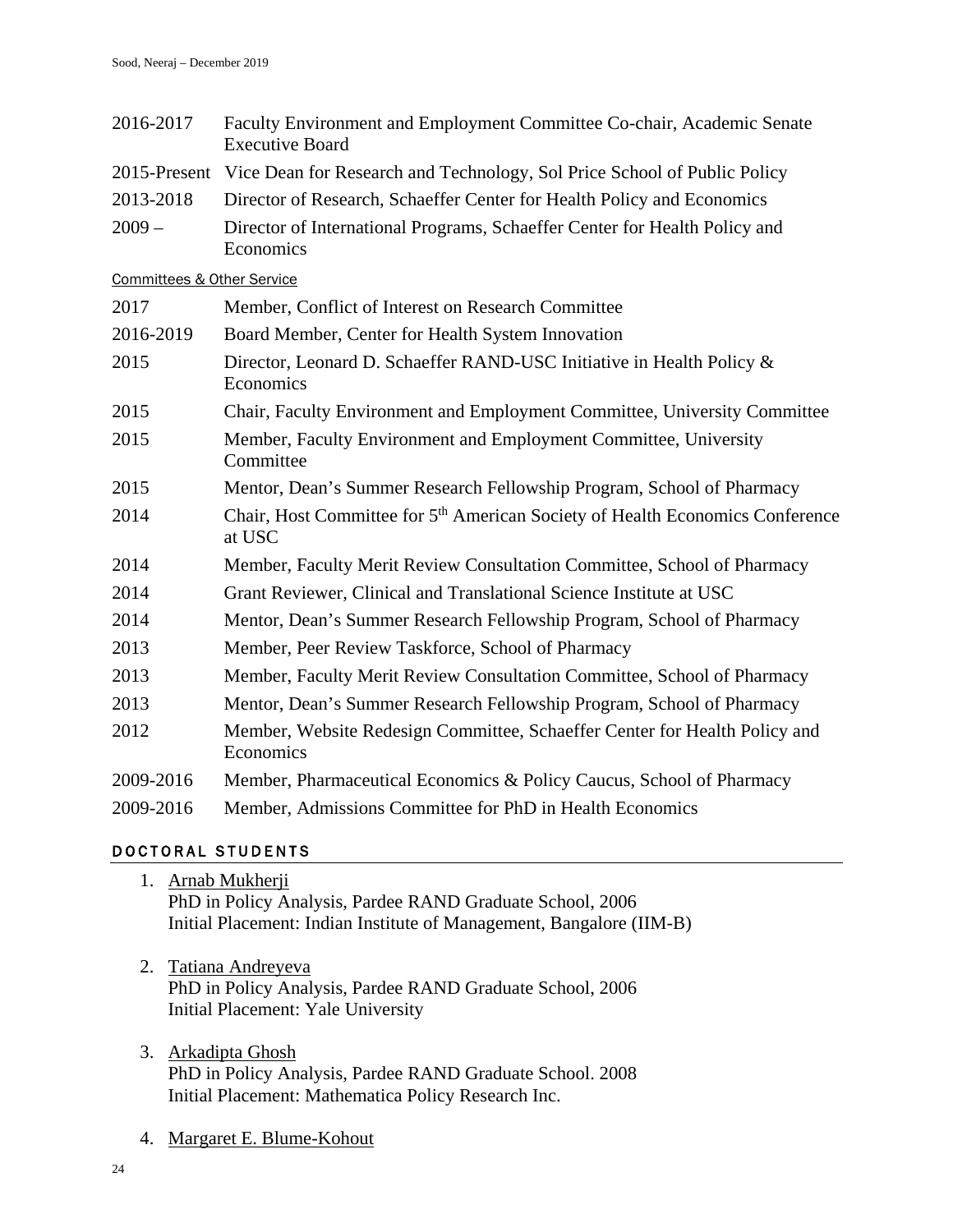PhD in Policy Analysis, Pardee RAND Graduate School. 2009 Initial Placement: University of New Mexico

- 5. Ze Cong PhD in Policy Analysis, Pardee RAND Graduate School, 2009 Initial Placement: Amgen Inc.
- 6. Adam Turpcu

PhD in Health Economics, University of Southern California. 2010 Initial Placement: Genentech Inc.

7. Janice Chung

PhD in Health Economics, University of Southern California, 2013 Initial Placement: Centers for Disease Control (CDC)

# 8. Reginald Villacorta

PhD in Health Economics, University of Southern California, 2014 Initial Placement: Blue Cross Blue Shield of Philadelphia

- 9. Andrew Messali PhD in Health Economics, University of Southern California, 2014 Initial Placement: Analysis Group
- 10. Yao Ding

PhD in Health Economics, University of Southern California. 2015 Initial Placement: Association of Public Health Laboratories

11. Barbara Blaylock

PhD in Health Economics, University of Southern California, 2015 Initial Placement: Organization for Economic Cooperation and Development (OECD)

# 12. Emmanuel Drabo

PhD in Health Economics, University of Southern California, 2015 Initial Placement: Stanford University

13. Xinke Zhang

PhD in Health Economics, University of Southern California, 2017 Initial Placement: Amgen Inc.

14. Lianna Weissblum

PhD in Health Services Research, Policy, & Administration, University of Southern California, 2019 Initial Placement: Medtronic

15. Rahul Ladhania

PhD in Public Policy, Policy, Carnegie Mellon University, 2019 Initial Placement: Wharton School, University of Pennsylvania.

16. Jing Gu